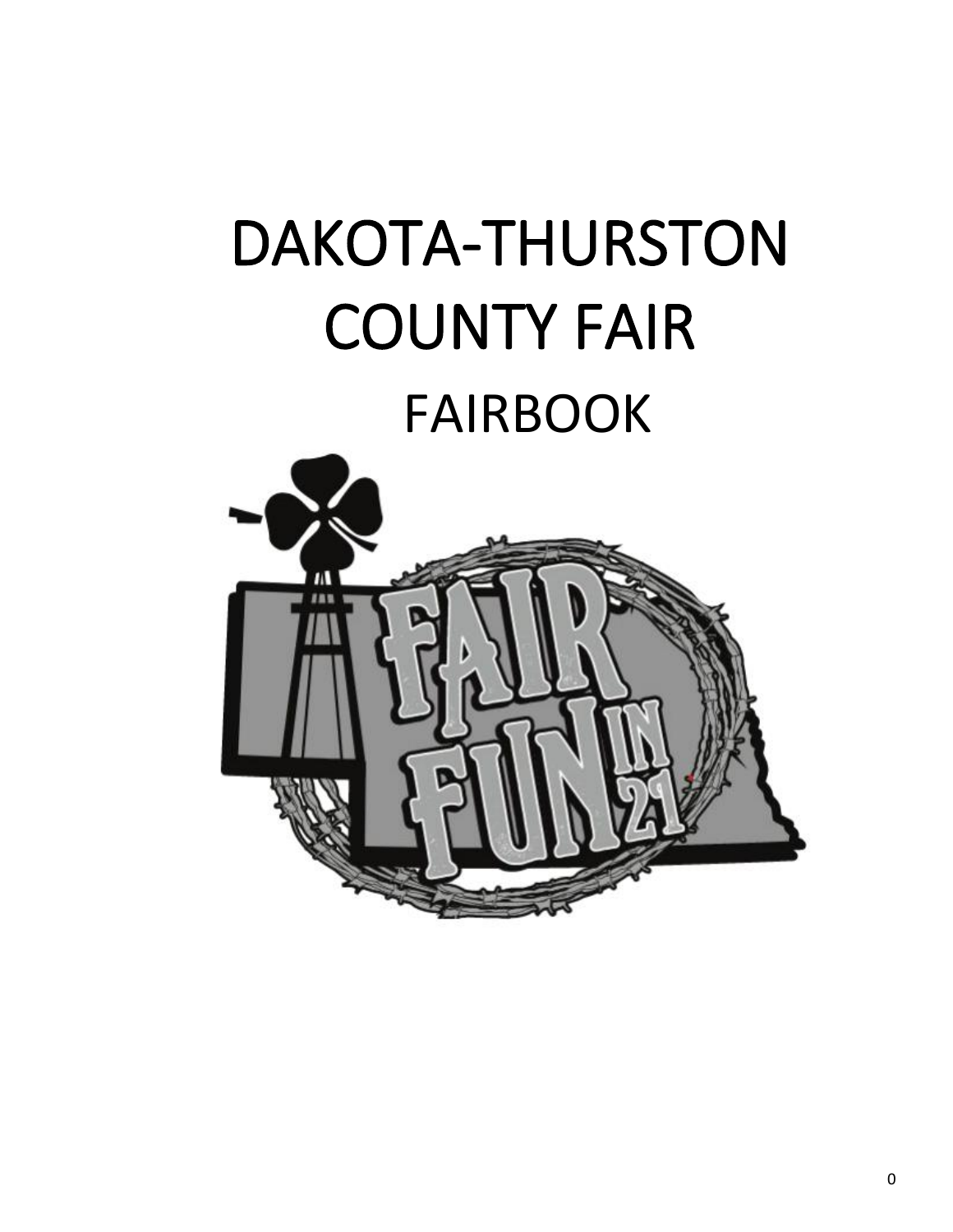## **Welcome to the 2021 Dakota-Thurston County Fair**

The Dakota and Thurston County Agricultural Societies are pleased to present you the 2021 Fair Book.

### **This year's fair is August 1, 2021 – August 8, 2021**.

## Fair Theme "FAIR FUN IN '21"

All our superintendents and committee members volunteer their time and work faithfully for the success of our Fair. Please remember to thank them for all of their hard work. IF YOU ARE INTERESTED IN BECOMING A VOLUNTEER PLEASE CONTACT ANY COMMITTEE SUPERVISOR OR OUR FAIR MANAGER. We are always in need of volunteers and would love to have you participate!

The fair is a great place to make lasting family memories for years to come.

WHILE EFFORTS HAVE BEEN MADE TO ENSURE ACCURACY IN THIS FAIR BOOK; ERRORS MAY OCCUR. If possible, errors found after printing will be corrected. Please submit any errors found in writing to the Fair Manager via email dakotathurstoncountyfair@mail.com. Thank you for helping make the Fair better

We are looking forward to seeing you at the Dakota-Thurston County Fair August 1 - August 8, 2021.

### **THE DAKOTA-THURSTON COUNTY FAIR IS NOT RESPONSIBLE FOR LOST OR STOLEN ITEMS.**

**Check us out at www.dakotathurstonfaironline.co[m](http://www.dakotathurstonfaironline.com/) or Facebook Dakota/Thurston County Fair** 

**Dakota County** [–](http://www.dakota.unl.edu/) [www.dakota.unl.edu](http://www.dakota.unl.edu/) **Thurston County** – [www.thurston.unl.edu](http://www.thurston.unl.edu/)

### **DAKOTA-THURSTON COUNTY FAIR INFORMATION**

**FAIR OFFICE** 402-494-5522 **FAIR MANAGER**, LISA BOUSQUET 402-494-5522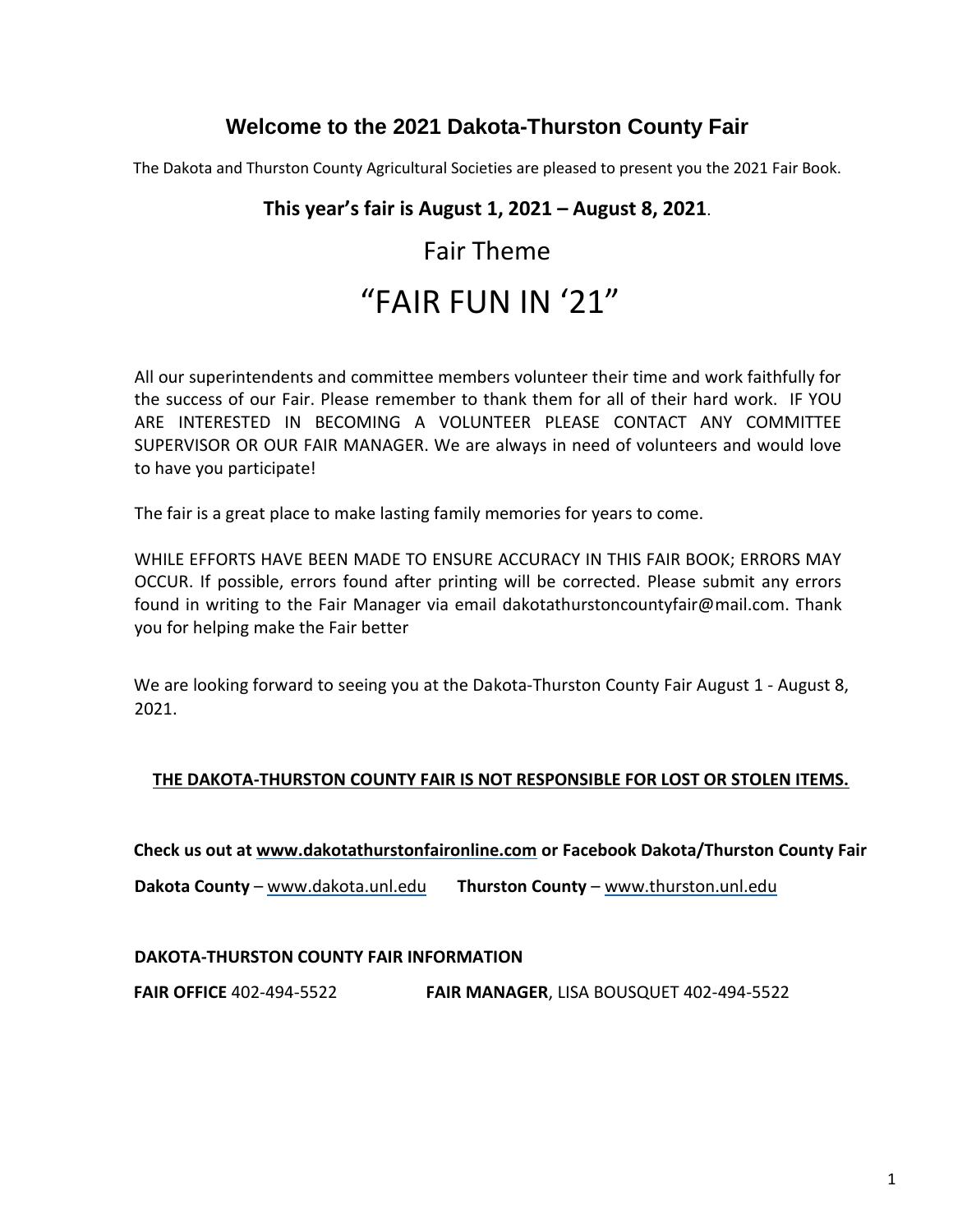## TABLE OF CONTENTS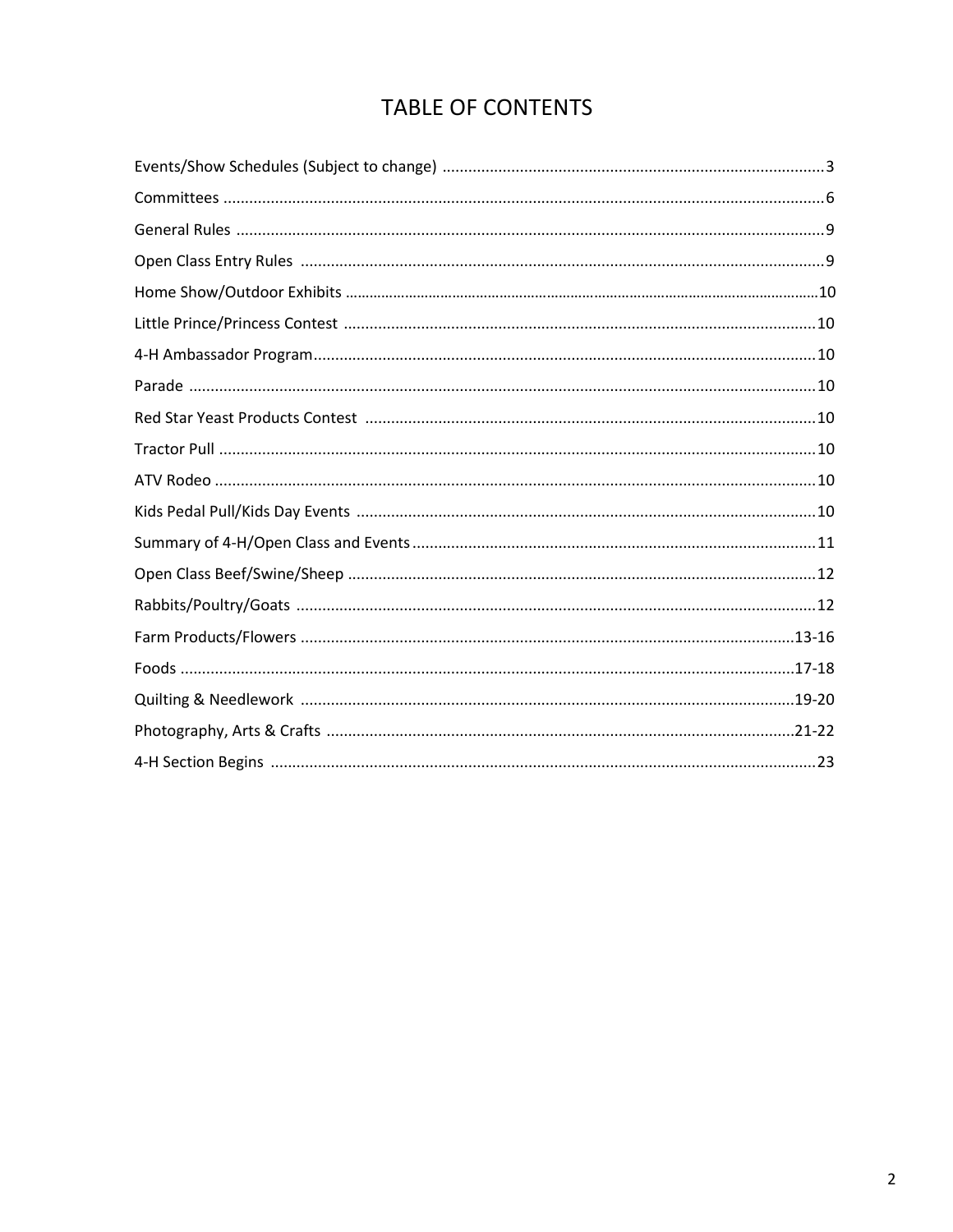## **2021 DAKOTA-THURSTON COUNTY FAIR SCHEDULE**

**(SCHEDULE IS NOT BINDING AND IS SUBJECT TO CHANGE)**

## **ALL EVENTS ARE FREE UNLESS OTHERWISE NOTED WITH AN (\*)**

### **SUNDAY, August 1, 2021**

### **MONDAY, August 2, 2021**

|--|--|

### **TUESDAY, August 3, 2021**

| Poultry Show/Open Class Show (1/2 hour after Rabbit Show; no earlier than 12:30)  12:30 PM |  |
|--------------------------------------------------------------------------------------------|--|
|                                                                                            |  |
|                                                                                            |  |

### **WEDNESDAY, August 4, 2021**

### **THURSDAY, August 5, 2021**

| * "Tri-State Shootout" Tractor Pull & Beer Garden (Gates open at 5:00 PM)  7:00 PM |  |
|------------------------------------------------------------------------------------|--|
|                                                                                    |  |
|                                                                                    |  |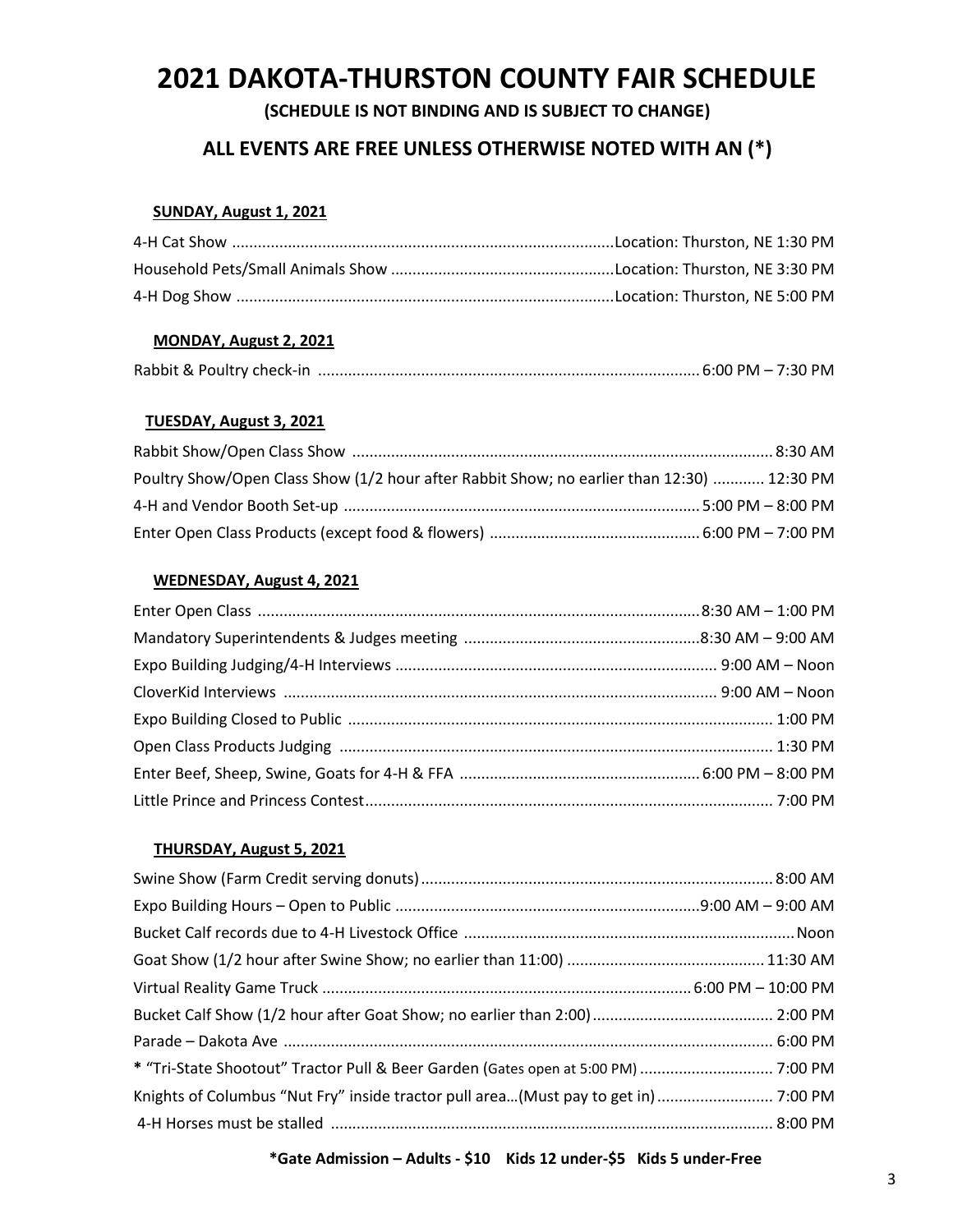### **FRIDAY, August 6, 2021**

| ** Comedian Gayle Becwar & Beer Garden - Expo Center ADULTS ONLY |  |
|------------------------------------------------------------------|--|
|                                                                  |  |
| **1/2 price admission with paid entry to ATV Rodeo               |  |
|                                                                  |  |

### **\*Gate Admission – Adults - \$10 Kids 12 under-\$5 Kids 5 under-Free**

### **SATURDAY, August 7, 2021 Kids & Family Day**

| Jackpot Cattle Show - Open(Weigh-in 11:00 AM - 1:00 PM) Show starts at 2:30 PM               |  |  |
|----------------------------------------------------------------------------------------------|--|--|
|                                                                                              |  |  |
|                                                                                              |  |  |
|                                                                                              |  |  |
| Kids Day Activities - Zip Line, Toxic Meltdown, inflatables, Drones Duels, bounce and slide, |  |  |
|                                                                                              |  |  |
|                                                                                              |  |  |
|                                                                                              |  |  |
|                                                                                              |  |  |
|                                                                                              |  |  |
|                                                                                              |  |  |
| * Extreme Bull Riding by Double S Bull Riding & Beer Garden (Gates open at 5:00 PM) 7:30 PM  |  |  |
|                                                                                              |  |  |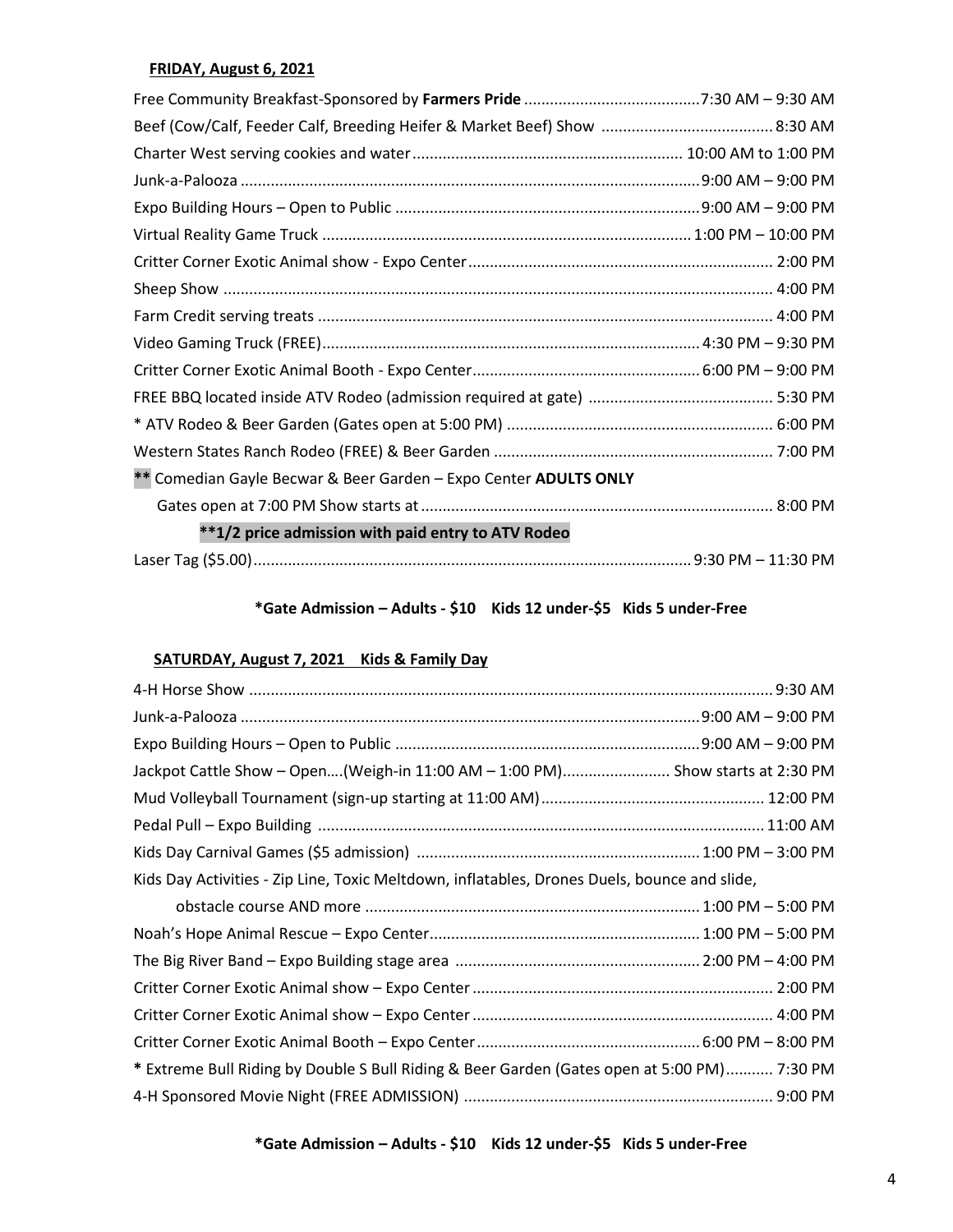### **SUNDAY, August 8, 2021**

| RELEASE OF LIVESTOCK EXHIBITS*- No trailers inside fence prior to Bonus Auction 5:30 PM<br>(OR IMMEDIATELY FOLLOWING THE BONUS AUCTION) |  |
|-----------------------------------------------------------------------------------------------------------------------------------------|--|
| *Premiums will be forfeited by the individual if exhibits (static and livestock) are removed prior to stated time.                      |  |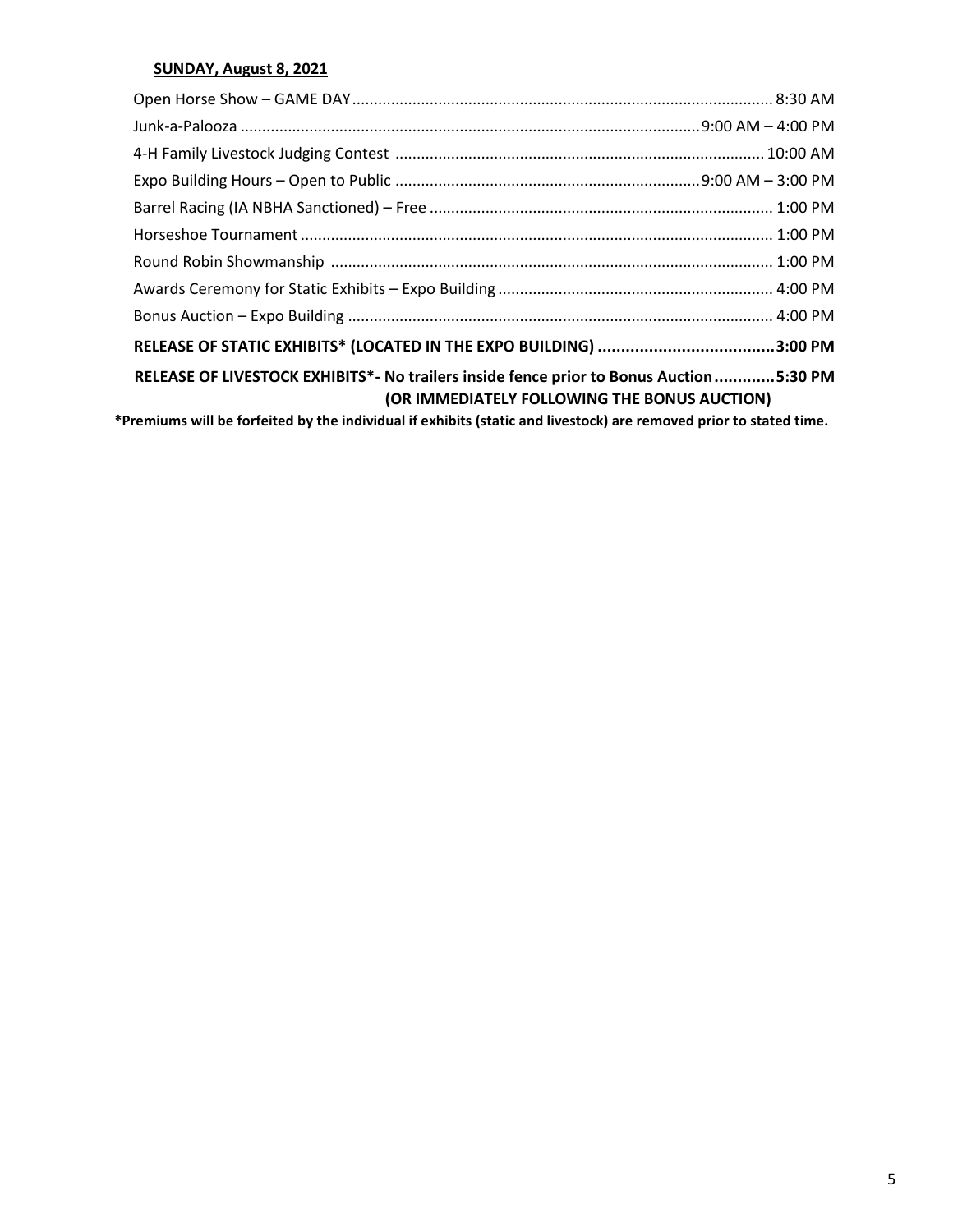## **COMMITTEES**

### **DAKOTA-THURSTON COUNTY FAIR EXECUTIVE BOARD**

Miranda Estochen, President, Homer 402-922-0992 **Building, Grounds & Sanitation** Kevin Bonneau – Vice President, Thurston 402-630-0877 Kim Knecht, Walthill 712-389-1628 Cherie Conley, Secretary/ Treasurer, Hubbard 712-389-5566 Sam Heikes, Dakota City 712-389-2070

### **Dakota County Agricultural Society**

Scott Bousquet - President, Hubbard 712-203-1055 **FFA Advisor** Amy Utech - Vice President, Hubbard 712-299-6775 Dylan Kent, Emerson Cherie Conley – Secretary/Treasurer, Hubbard 712-389-5566 Rusty Bartlett, Pender 402-385-3244 Dave Mellick, Jackson 402-632-4592 Sam Heikes, Dakota City 712-389-2070 **Livestock Barns** Greg Utech, Hubbard 712-203-1437 Dan Hassler - Chair, Emerson 402-695-2143 Miranda Estochen, Homer 402-922-0992 Steve Hassler, Emerson 402-695-2424 Derick Lux, Hubbard 712-251-1460 Kurt Eriksen, Homer 402-698-2417 Robert McFee, So Sioux City 712-204-1316 Curt Bonneau, Rosalie 402-863-2598

### **Thurston County Agricultural Society Kip Ahlers, Thurston 402-922-2668**

Ray Sanderson – President, Thurston 402-922-0247 Kevin Bonneau – Vice President, Thurston 402-630-0877 Mary Paeper – Secretary/Treasurer, Pender 402-922-1299 **Farm Show – Outdoor Exhibits**  Kip Ahlers, Thurston 402-922-2668 Ray Sanderson, Thurston 402-922-0247 Shelly Perez, Pender 402-385-8209 Scott Bousquet, Hubbard 712-203-1055 Stephanie Luedert, Pender 402-922-1054 Cindy Sebade, Emerson 402-380-2238 **Information Window/Expo Building Lost & Found** Curt Bonneau, Rosalie 402-863-2598 Lisa Bousquet, Hubbard 402-494-5522 Kim Knecht, Walthill 712-389-1628 Cherie Conley, Hubbard 712-389-5566

Lisa Bousquet, Hubbard 402-494-5522

Carol Larvick, Dakota County 402-987-2140 Angela Abts, Dakota County 402-987-2140 **Police/Security/First Aid** Jennifer Hansen, Thurston County 402-385-6041 Chris Kleinberg, Dakota County 402-987-3462 Dakota County Extension Office – 402-987-2140 Shelly Perez, Pender 402-385-8209 Thurston County Extension Office – 402-385-604 Lisa Bousquet, Fair Manager 402-494-5522

### **Office Staff**

Tammy Peterson, Dakota County 402-987-2140 **Tractor Pull Committee** Stacy Keys, Thurston County 402-385-6041 Sam Heikes, Dakota City 712-389-2070 Samantha Beutler, Thurston County 402-385-6041 Greg Utech, Hubbard 712-203-1437

### **SUPERINTENDENTS & COMMITTEES**

Greg Utech, Hubbard 712-203-1437 Kip Ahlers, Thurston 402-922-2668 **BOARD OF DIRECTORS Robert McFee, So Sioux City 712-204-1316** 

Mary Paeper, Pender 402-922-1299

Dave & Peggy Mellick, Jackson 402-632-4592 **FAIR MANAGER** Cindy Sebade, Emerson 402-380-2238

### **Agricultural/Historical/Good Neighbor Awards**

**4-H PROGRAM** Dave Mellick, Jackson 402-632-4592 **Extension Educators** Mary Paeper, Pender 402-922-1299

Mary Paeper, Pender 402-922-1299

Scott Bousquet, Hubbard 712-203-1055 Derick Lux, Hubbard 712-251-1460 Robert McFee, So Sioux City 712-204-1316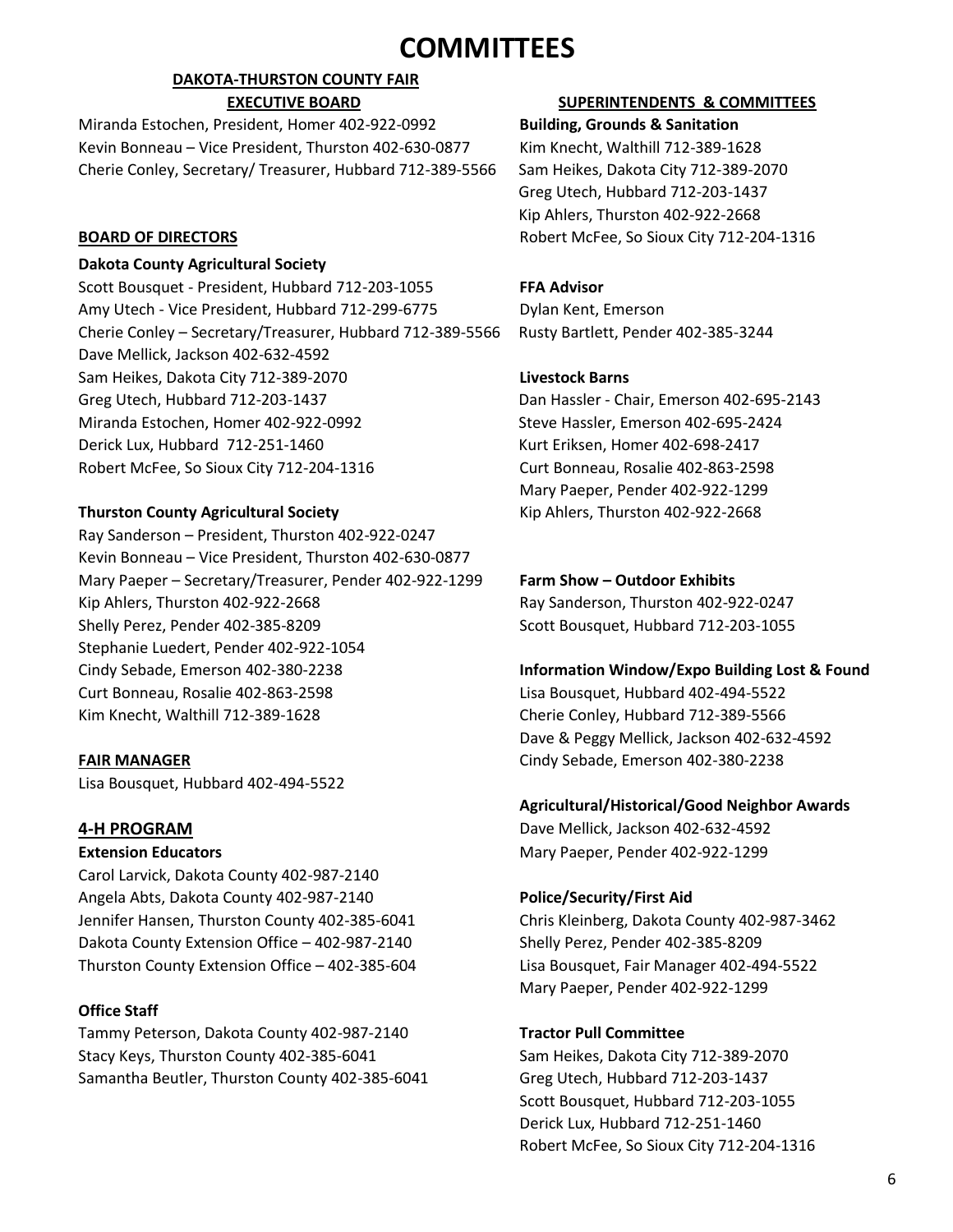### **Advertising, Programs & Entertainment Farm Products**

Mary Paeper, Pender 402-922-1299 Clint Barrs, Dakota City 402-987-6568 Amy Utech, Hubbard 712-299-6775 Miranda Estochen, Homer 402-922-0992 **Flowers**

Lisa Bousquet, Fair Manager 402-494-5522 Bev Smith, Sioux City, 712-239-0656 Cherie Conley, Hubbard 712-389-5566

Lisa Bousquet, Fair Manager 402-494-5522

Jacob Acero, Dakota County 402-494-7555 Shelly Perez, Thurston County 402-385-3018 **Arts & Crafts** Lisa Bousquet, Fair Manager 402-494-5522 Phyllis Birkley, Hubbard 402-632-4410 Scott Bousquet, Hubbard 712-203-1055 Ray Sanderson, Thurston 402-922-2094 **Photography**

### **Campgrounds**

Sherry Slaughter, Rosalie 402-863-2352 **Beef Cattle** Mary Paeper, Pender 402-922-1299 Andy Albrecht, Bassett 402-922-1000 Curt Bonneau, Rosalie 402-863-2598 Terry Albrecht, Thurston 402-385-2414

Amy Utech, Hubbard 712-299-6775 Kurt Eriksen, Homer 402-698-2417

### **Livestock Bonus Auction**

Kim Knecht – Chair, Walthill 712-389-1628 Steve Hassler, Emerson 402-695-2424 **Swine** Marlin Henning, Rosalie 402-863-2325 Dan Hassler, Emerson 402-695-2143 Sam Heikes, Dakota City 712-389-2070 Randy Hassler, Emerson 402-695-3037 Dan Lux, Hubbard 402-632-4726 Derick Lux, Hubbard 712-251-1460 Marla Slaughter, Rosalie 402-863-2246 Darrel Olson, Winnebago 402-385-2468 Sherry Slaughter, Rosalie 402-863-2352 Greg Utech, Hubbard 712-203-1437 Richard McNear, Homer 402-698-2282 Zach Utech, Hubbard 712-299-4201

Lisa Bousquet, Hubbard 402-494-5522 Ray Schleusner–Chair, Dakota City 402-987-3780 Tammy Peterson, Dakota City 402-987-2140 Colleen Schleusner, Dakota City 402-987-3780

Linda Castor, Dakota City 402-987-3056 **Sponsorships/Donations** Beverly Hermelbracht, Rosalie 402-863-2575

**Foods Parade** Janean Georgeson, Hubbard 402-698-2592

**Clothing/Needlework Parking Mary Paeper, Pender 402-922-1299** Mary Paeper, Pender 402-922-1299

Dolie Thompson, Homer 712-898-9788

Lisa Bousquet, Hubbard 402-494-5522 Bruce Paeper – Co-Chair, Pender 402-385-3421 Ray Sanderson, Thurston 402-922-0247 Travis Albrecht – Co-Chair, Thurston 402-385-2414 Curt Bonneau, Rosalie 402-863-2598 **Gates/Tickets** Trevor Bonneau, Rosalie 402-863-2159 Cindy Sebade, Emerson 402-695-2146 Ray Hermelbracht, Homer 402-698-2129 Kip Ahlers, Thurston 402-922-2668 Wes Hermelbracht, Rosalie 402-863-2139 Brad Slaughter, Rosalie 402-863-2246

Mike Beutler, Pender 402-385-3061 Steve & Corliss Hassler – Chair, Emerson 402-69-2424 Steve Burmester, Pender 402-385-2611 Jim & Jill Sharp, South Sioux City 402-494-0234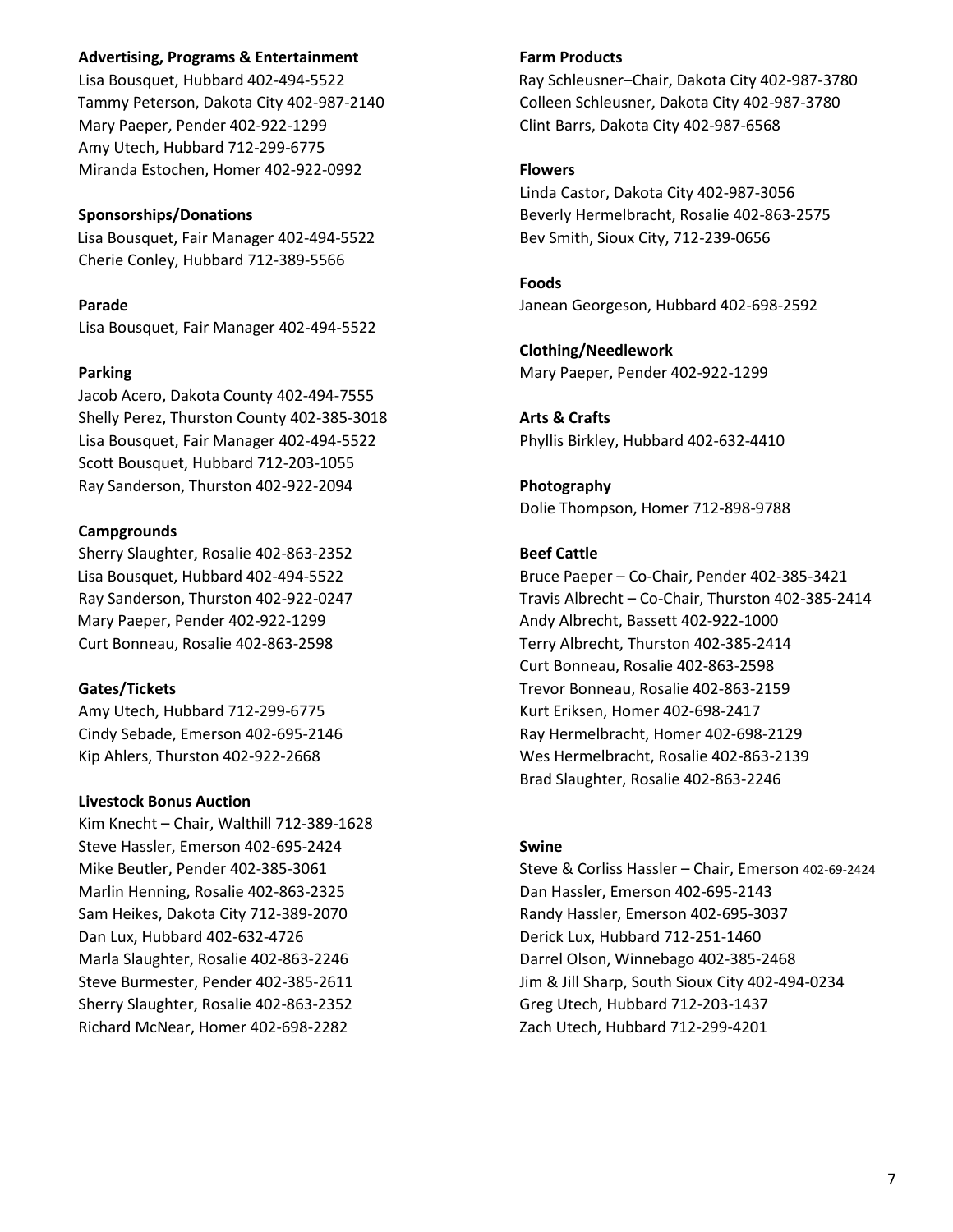Miranda Estochen, Homer 402-922-0992 James Bylsma, Dakota City 712-899-6059 Melissa Hollenbeck,Bassett 402-922-0942 Ray Hermelbracht, Homer 402-698-2129 Bob Krahmer, Emerson 402-695-2123 Arron Jessen, Hubbard 402-987-2587 Lauren Ostrand, Pender 402-385-2146 Kathy Jessen, Hubbard 402-987-2587 Rita Thrailkill, Emerson 402-695-2242 Issac Jessen, Grand Island 712-560-6564 Lexi Ostrand, Austin Lambert, Wayne 712-301-5309

Eric Thomsen – Chair, Pender 402-385-2143 Allie Singer, Wayne 712-253-8342 Sally Tremayne, Bancroft 402-922-1023 Amy Utech, Hubbard 712-299-6775 **4-H Ambassador Program** Justin Hogan, Waterbury 712-898-2790 Angela Abts, Dakota County 402-987-2140 Cherie Conley, Hubbard 712-389-5566

#### **Companion Animal, Cats, Dogs, Rabbit** Randy Jessen, Hubbard 402-698-2587

Mary Paeper – Co-Chair, Pender 402-922-1299 James Bylsma, Dakota City 712-899-6059 Angela Sanderson – Co-Chair, Thurston, 402-922-0810 Kathy Jessen, Hubbard 402-698-2587

Emily Kramper – Chair, Hubbard Ethan Jessen, Hubbard

#### **4-H & Family Livestock Judging Events Committee**

Dan Hassler, Emerson 402-695-2143 Greg Utech, Hubbard 712-203-1437 Randy Hassler, Emerson 402-695-3037 Derick Lux, Hubbard 712-251-1460 Steve Hassler, Emerson 402-695-2424 Kip Ahlers, Thurston 402-922-2668

#### **4-H Round Robin Showmanship Mud Volleyball Committee**

Miranda Estochen, Homer 402-922-0992 Zach Utech, Hubbard 712-299-4201 Steve Hassler, Emerson 402-695-2424 Dan Hassler, Emerson 402-695-2143 **Horseshoe Contest** Randy Hassler, Emerson 402-695-3037 Kim Knecht, Walthill 712-389-1628 Lowell Ostrand, Pender 402-385-2486 Lisa Bousquet, Hubbard 402-494-5522 Kevin Bonneau, Thurston 402-630-0877

#### **Sheep 4-H Horse Show**

Les Roeber – Chair, Homer 402-922-1768 Randy Jessen – Chair Hubbard 402-698-2587 Mary McCulloch, Dakota City 712-898-7097 **Goat** Pat Robertson, Dakota City 402-987-3166

#### **Open Horse Show**

Mary McCulloch – Chair, Dakota City 712-898-7097 Allie Singer, Hubbard 712-253-8342 **Poultry Issac Jessen, Grand Island 712-560-6564** Erin Oban, Hubbard Austin Lambert, So Sioux City 712-301-5309

Mary Paeper, Pender 402-922-1299 Scott Bousquet – Co-Chair, Hubbard 712-203-1055 Kevin Bonneau, Thurston 402-630-0877 Sam Heikes – Co-Chair, Dakota City 712-389-2070 Lowell Ostrand, Pender 402-650-0409 Kevin Bonneau, Thurston 402-630-0877 Chad Paeper, Pender 402-922-0800 Robert McFee, So Sioux City 712-204-1316

Greg Utech, Hubbard 712-203-1437 Amy Utech – Chair, Hubbard 712-299-6775

#### **Little Prince/Princess Contest**

Lisa Bousquet, Hubbard 402-494-5522

#### **Kids Day**

Mary Paeper, Pender 402-922-1299 Stephanie Luedert, Pender 402-922-1054 Cindy Sebade, Emerson 402-380-2238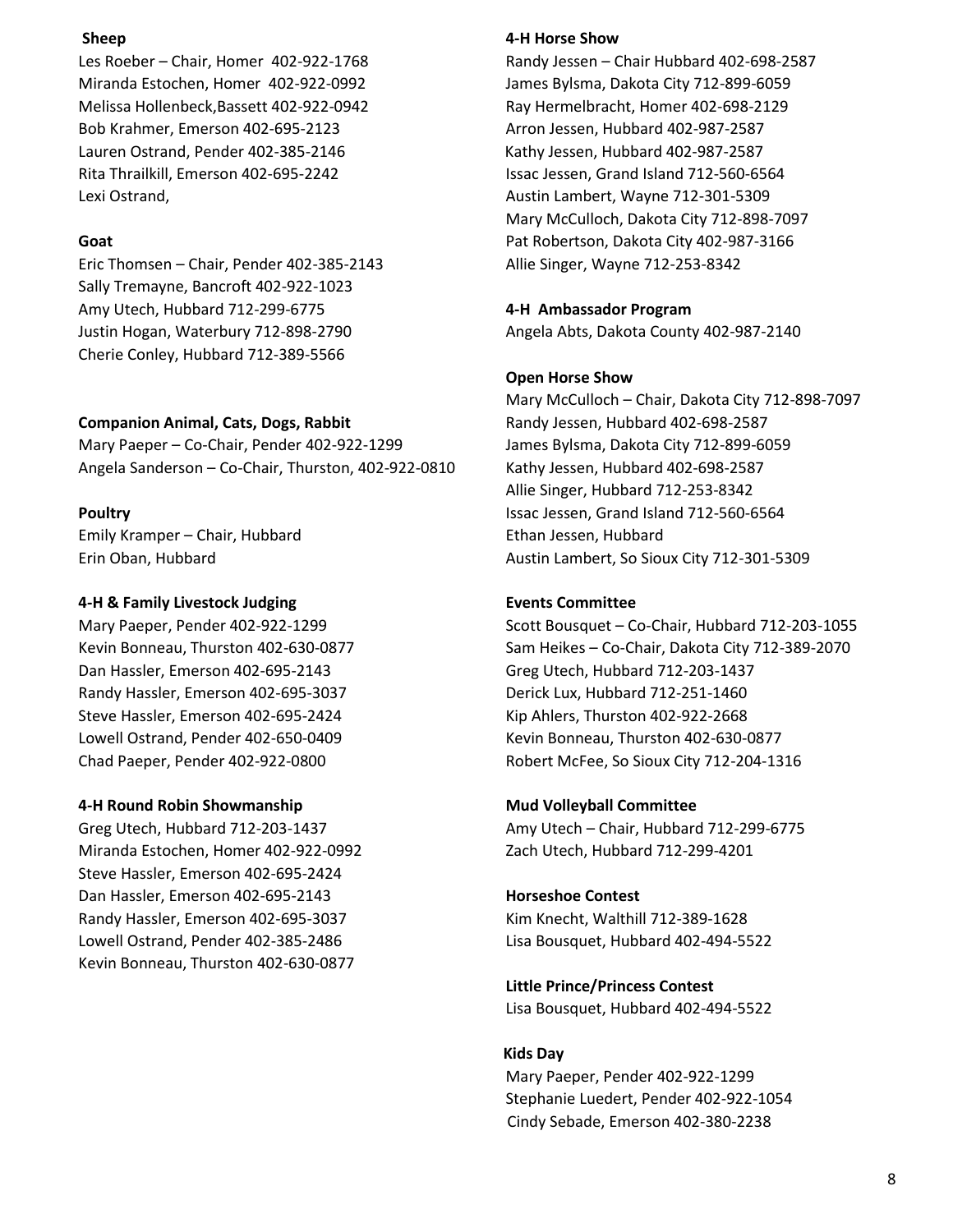## **GENERAL RULES**

## **4-H/FFA, Cloverkids, Open Class Shows and Events**

ALL VEHICHLES WILL BE TOWED AT THE OWNERS EXPENSE THAT ARE PARKED AROUND LIVESTOCK BUILDINGS AFTER 10:00 AM, FIRE LANES AND OTHER AREAS OF THE FAIRGOURNDS THAT ARE NOT DESIGNATED AS PARKING. QUESTIONS IN REGARDS TO THIS POLICY MAY BE DIRECTED TOWARDS ANY MEMBER OF THE PARKING COMMITTEE OR ANOTHER FAIRBOARD MEMBER. THANK YOU FOR YOUR COOPERATION

The Fair Board and/or Superintendents are not responsible for exhibits after 5:30 PM on August 8, 2021. Remaining exhibits will be taken to the Dakota or Thurston County Extension office and need to be picked up as soon as possible.

All live animals and 4-H/FFA (except cats, dogs, household pets/birds) will remain on the grounds for the duration of the fair. No early releases.

Open Class Livestock exhibits will come in the day of show and entered at the beginning of the 4-H show. **All animal species will be released once the show is complete.** If you are planning to leave your animals at the fair and need a stall, cage or pen, please let us know ahead of time so we are able to accommodate. Extra cages, etc. will be on a first come, first serve basis. The order in which the shows are run is left up to the Committee Supervisor. Some of the Open class shows/Pee Wee could be at the beginning. Plan to be there ½ hour ahead of time to check into the committee table. No livestock will be weighted. If you are a 4-H exhibitor, you may bring your open class during 4-H check-in.

### **Attention 4-H and other Horse Owners:**

- 1. No riding, sitting or mounting of horses inside the horse barn arena.
- 2. You are ONLY allowed to ride your horse inside the 4-H horse arena or the Rodeo arena. You need to walk your horse to those areas. (No riders allowed on the horses back).
- 3. No double riding.
- 4. Only the horse owner is allowed to ride the horse.
- 5. If you are unable to abide by these rules, you will be asked to leave the grounds and forfeit your premium money.

## **ENTRY OF OPEN CLASS EXHIBITS**

All entries will be made in strict compliance with the official premium list in this book and awards will be made in accordance herewith in.

- 1. The exhibit MUST be the work of the exhibitor.
- 2. All open static exhibits, except flowers and food may be entered Tuesday, August 3, 2021 between 6:00 PM and 7:00 PM or not later than Wednesday morning between 9:00 AM and 1:00 PM. See fair schedule for entry times and show times for livestock and small animals.
- 3. Static Exhibits will be released after 3:00 PM on Sunday, August 8, 2021. The Fair Board and Superintendents will not be responsible for exhibits after 5:30 PM. Any exhibits left will be taken to the Dakota or Thurston County Extension Office and need to be picked up as soon as possible.
- 4. An article entered in a collective exhibit cannot compete for a single premium unless otherwise specified.
- 5. An exhibitor must secure an entry number before making entries. The number may be secured from helpers in the various buildings on entry day. The same number will be used by the exhibitor when making entries in all departments.
- 6. Articles that cannot be properly identified by the exhibitor will not be entered for premiums.
- 7. Exhibits in the Farm Products, Flowers, Foods, Needlework and Arts & Crafts Departments are open to residents of the Siouxland Area.
- 8. **Release of Static exhibits on Sunday is 3:00 PM**
- 9. **Release of 4-H Livestock exhibits on Sunday is 5:30 PM.**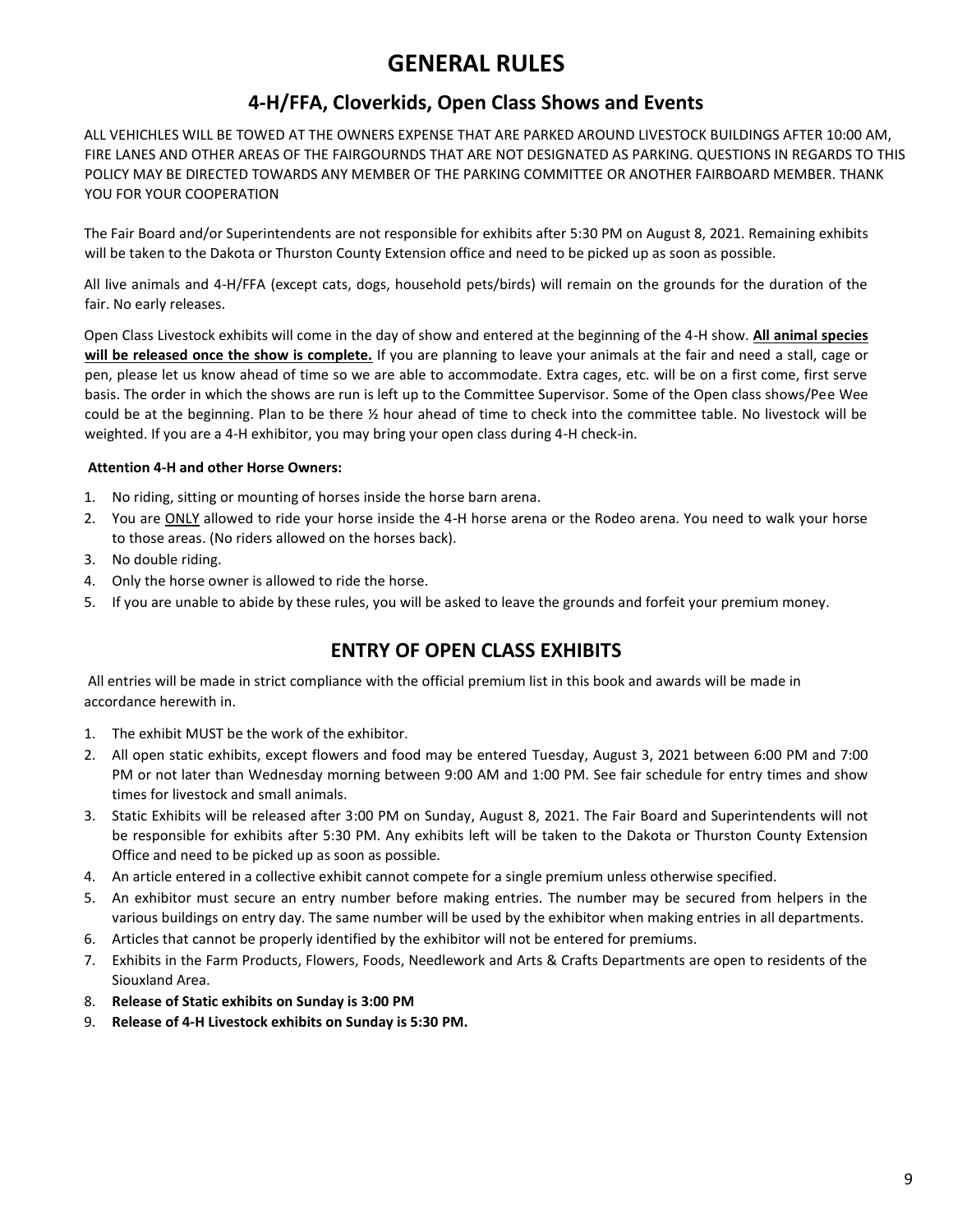#### **HOME SHOW DISPLAYS**

The Home Show MUST have a signed contract for exhibitors, with payment prior to setting up their booth. Cost is \$35 per table or \$50 for 2 tables. Forms are available on the fair website [www.dakotathurstonfaironline.com](http://www.dakotathurstonfaironline.com/) or contact Lisa Bousquet, Fair Manager, at 402-494-5522.

#### **OUTDOOR EXHIBITS**

Outside Food Concessions booths must pay a \$100 set up fee at time of submitting application. This is a non-refundable fee. Failure to do so will prevent future participation. Forms are available on the fair websit[e www.dakotathurstonfaironline.com](http://www.dakotathurstonfaironline.com/) [or](http://www.dakotathurstonfaironline.com/) contact Lisa Bousquet, Fair Manager, at 402-494-5522.

#### **LITTLE PRINCE/PRINCESS CONTEST**

- 1. Each contestant must be five years old and not older than seven years old by fair week (August 1-August 8, 2021)
- 2. Girl contestants must wear an appropriate dress, either long or short, does not have to be formal. Boy contestants must wear a dress shirt and slacks.
- 3. They will be judged on appearance, personality, and the ability to follow directions and answer questions asked by the judges.
- 4. The contestants chosen as the Little Prince and Princess for 2021 must be available to ride in the Dakota-Thurston County Fair Parade and next year for the Dakota-Thurston County Fair Parade.
- 5. The crowning of the Little Prince and Princess will be at 7:00 PM on Wednesday, August 4th at the Fairgrounds Expo Building. Contestants are requested to be present one-half hour before the starting time.
- 6. No previous winners of the Little Prince and Princess contest are eligible to compete.
- 7. Awards:

Girl: 1<sup>st</sup> Place will receive a crown, sash, Kids day pass and a fair pass to all events.

Girl: 2<sup>nd</sup> Place will receive a necklace and a Kids Day pass. Boy: 1<sup>st</sup> Place will receive a prize, sash, Kids Day pass, and a fair pass to all events.

Boy: 2<sup>nd</sup> Place will a prize and a Kids Day pass.

**For more information call Lisa Bousquet at 402-494-5522.** 

#### **4-H AMBASSADOR PROGRAM**

Contact Person: Angela Abts, UNL Extension 402-987-2140 4-H Ambassadors are 4-H teens that applied and were selected to lead and take part in activities that help them become good citizens and leaders through civic engagement education. The mission of the program is to empower teen 4-H leaders with the knowledge and skills to be advocates for Nebraska 4-H &Youth Development in Dakota and Thurston Counties. This experience will strengthen their leadership abilities so they can serve as a positive role models for younger youth; building partnerships with teens, volunteers, and supporters of the 4-H program; and promote 4-H in Nebraska. For more information, please contact the extension office.

Applications are due by March 1 of the current year.

#### **DAKOTA-THURSTON COUNTY FAIR PARADE**

Chairperson – Lisa Bousquet, Fair Manager 402-494-5522 Parade Marshalls: Connie and Dan Wichman Family

The parade is sponsored by the Dakota-Thurston County Fair Board. The parade is Thursday, August 5, 2021 and starts at 6:00 PM The parade route begins in South Sioux City at 10th & Dakota Avenue and travels south to 28th Street. No entries will be judged. Entry forms are available on the Fair website [www.dakotathurstonfaironline.com](http://www.dakotathurstonfaironline.com/)[.](http://www.dakotathurstonfaironline.com/)

#### **Red Star Yeast Contest**

Chairperson – Mary Paeper 402-922-1299 Please enter your yeast bread on Wednesday, August 4, 2021 in the Foods Area.

#### **TRACTOR PULL "TRI-STATE SHOOTOUT"**

Chairperson – Sam Heikes, 712-389-2070 **Thursday, August 5, 2021 – 7:00 PM** Includes antique tractors and farm tractors. For registration and more information contact Sam Heikes.

#### **ATV RODEO**

Chairperson – Robert McFee 712-204-1316 **Friday, August 6, 2021 6:00 PM** Gates open at 5:00 PM **Any ATV or dirt bike rider can enter and give it a try. Free BBQ with paid entry to ATV Rodeo**

#### **KIDS PEDAL PULL**

Chairperson – Mary Paeper 402-922-1299 **Pedal Pull is Saturday, August 7, 2021 11:00 AM** Registration begins at 10:30 AM

No Fee to enter. Open to all youth ages 4-12. Heats are divided by age groups. Medals will be awarded to youth that pulls the farthest distance in each age group - girls and boys. 1st, 2nd, 3rd place will receive a medal. Top contestant from each age group, girl and boy is eligible to compete at State Pedal Pull, Runner up is alternate.

#### **KIDS DAY EVENTS**

Chairperson – Mary Paeper 402-922-1299 **Saturday, August 7, 2021** \$5.00 for all day fun. **Carnival Games - 1:00 PM to 3:00 PM Other Fun Activities: 1:00 PM to 5:00 PM**

Activities will include Zip Line, Drone Duels, 3 bouncy houses, toxic meltdown and more.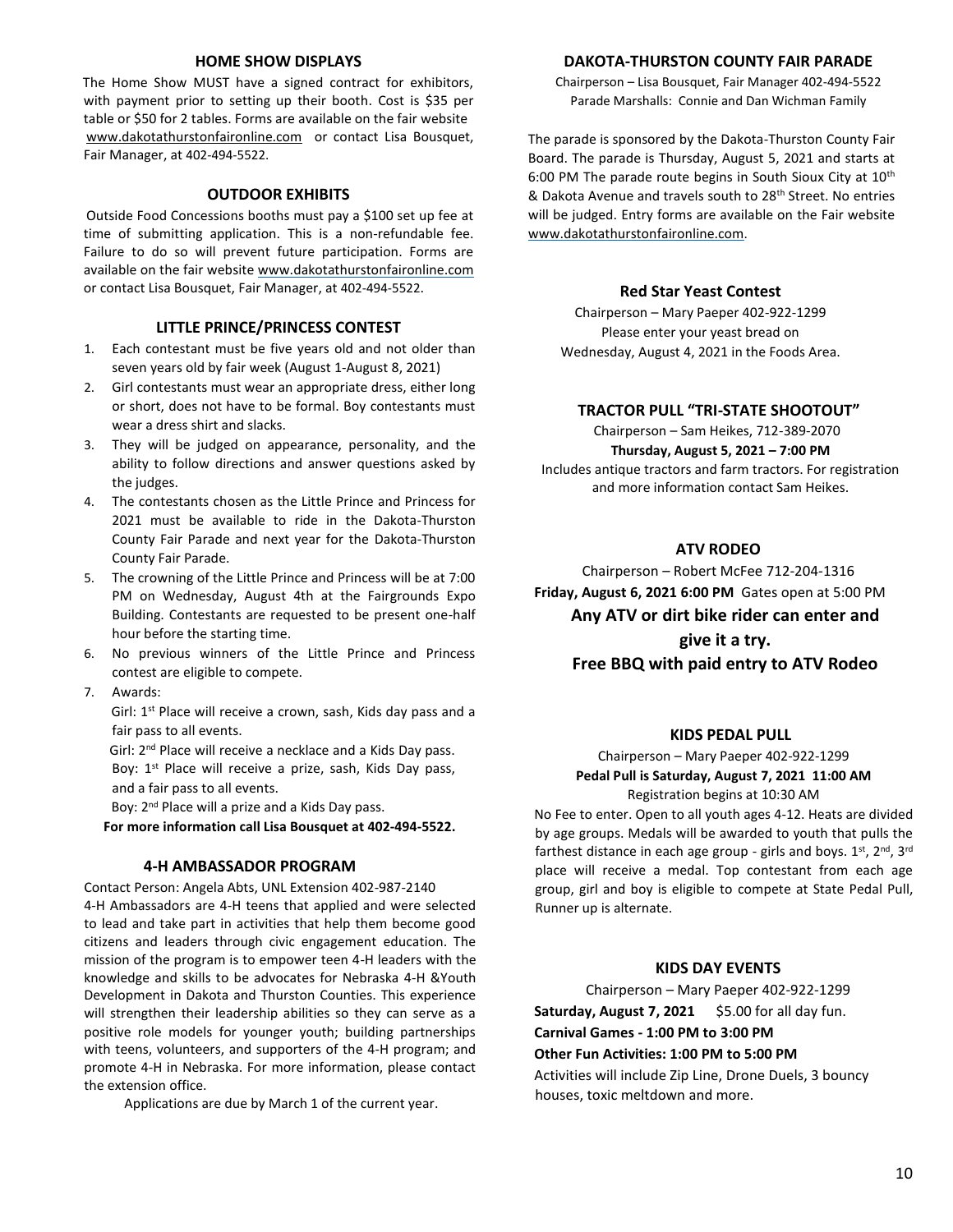## **4-H / Open Class Shows**

### **SUNDAY – AUGUST 1, 2021 – In Thurston**

| 4-H Cat Show                                | 1:30 PM       |
|---------------------------------------------|---------------|
| Household Pets/Small Animal                 | 3:30 PM       |
| 4-H Dog Show                                | 5:00 PM       |
| MONDAY - AUGUST 2, 2021                     |               |
| Rabbit & Poultry check-in                   | $6 - 7:30$ PM |
| TUESDAY - AUGUST 3, 2021                    |               |
| Rabbit Show/Open Class Show                 | 8:30 AM       |
| Poultry Show/Open Class Show                | 12:30 PM      |
| <b>Enter Open Class Products</b>            | $6 - 7$ PM    |
| WEDNESDAY - AUGUST 4, 2021                  |               |
| <b>Enter Open Class</b>                     | $8:30 - 1$ PM |
| Mandatory Supt & Judges meeting             | 8:30 AM       |
| Expo Bldg Judging/4-H Interviews            | $9 - 12$ PM   |
| Open Class Products Judging                 | 1:30 PM       |
| Enter beef, sheep, swine, goats             | $6 - 8$ PM    |
| Little Prince/Princess Coronation           | 7 PM          |
| THURSDAY - AUGUST 5, 2021                   |               |
| Swine Show (Farm Credit-donuts)             | 8 AM          |
| <b>Bucket Calf records due</b>              | <b>12 PM</b>  |
| Goat Show                                   | 11:00 PM      |
| <b>Bucket Calf Show</b>                     | 2:00 PM       |
| 4-H Horses must be stalled                  | 8:00 PM       |
| FRIDAY - AUGUST 6, 2021                     |               |
| <b>Farmers Pride serving FREE Breakfast</b> | 7:30-9:30 AM  |
| <b>Beef Shows</b>                           | 8:30 AM       |
| Sheep Show                                  | 4:00 PM       |
| SATURDAY - AUGUST 7, 2021                   |               |
| 4-H Horse Show                              | 9:30 AM       |

## **Entertainment 2021**

FREE admission to the fairgrounds. Several events require admission at the gate and are marked with an \* **\*\$10-Adults \$5.00-Kids(12-6 yrs) 5 under- Free**

| WEDNESDAY-AUGUST 4, 2021                    |               |
|---------------------------------------------|---------------|
| Little Prince/Princess Coronation           | 7 PM          |
| THURSDAY - AUGUST 5, 2021                   |               |
| Parade - So Sioux City-Dakota Ave           | 6 PM          |
| *Tri-State Shootout Tractor Pull            |               |
| Gates open and Beer Garden                  | 5 PM          |
| <b>Tractor Pull starts</b>                  | 7 PM          |
| "Nut Fry" Knights of Columbus               | 7 PM          |
| inside tractor pull event                   |               |
| FRIDAY - AUGUST 6, 2021                     |               |
| <b>Farmers Pride serving FREE Breakfast</b> | 7:30-9 AM     |
| Junk-a-Palooza                              | 9-9 AM        |
| Critter Corner show-Expo Center             | 2 PM          |
| Gaming Truck (video games) - FREE           | 4:00-9:00 PM  |
| Critter Corner booth-Expo Center            | $6 - 9$ PM    |
| *ATV Rodeo & Beer Garden                    |               |
| Gates open and Beer Garden                  | 5 PM          |
| ATV Rodeo starts                            | 6:00 PM       |
| Western States Ranch Rodeo                  |               |
| Gates open and Beer Garden                  | 6 PM          |
| <b>Ranch Rodeo starts</b>                   | 7 PM          |
| *Comedian Gayle Becwar                      |               |
| Gates open and Beer Garden                  | 7 PM          |
| Comedian show starts                        | 8 PM          |
| *Laser Tag - \$5.00                         | 9:30-11:30 PM |
| SATURDAY - AUGUST 7, 2021                   |               |
| Junk-a-Palooza                              | 9-9 AM        |
| Mud Volleyball Tournament                   | 12:00 PM      |
| Jackpot Cattle Show - Weigh In              | 11 AM - 1 PM  |
| Jackpot Cattle Show - Show starts           | 2 PM          |
| Gaming Truck (video games) - FREE           | 4:00-10:00 PM |
| *Extreme Bull Riding                        |               |
| Gates open and Beer Garden                  | 5 PM          |
| <b>Bull Riding starts</b>                   | 7:30 PM       |
| SUNDAY - AUGUST 8, 2021                     |               |
| Junk-a-Palooza                              | 9-9 AM        |
| Iowa NBHA Barrel Racing - FREE              | 1 PM          |
| Horseshoe Tournament                        | 1 PM          |

For Complete details and schedule check out our website [www.dakotathurstonfaironline.com](http://www.dakotathurstonfaironline.com/)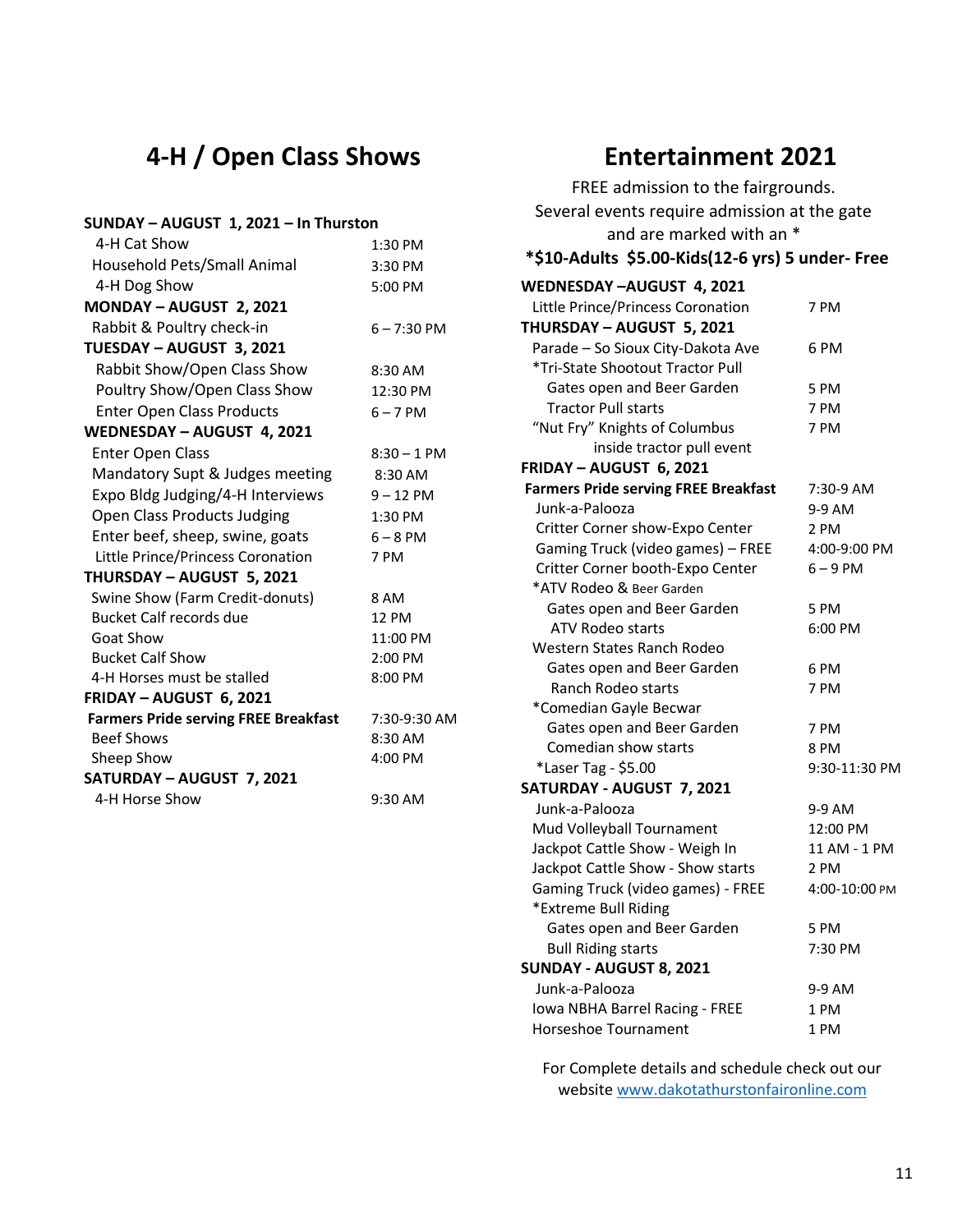#### **DEPARTMENT A – OPEN BEEF CATTLE**

Co-Chair – Bruce Paeper 402-385-3421 Co-Chair – Travis Albrecht 402-385-2414

Premiums pad as follows: Purple \$15.00 Blue \$13.00 Red \$11.00

Breeds other than listed will follow class suggestion of National Association of the breed. Registration papers must be provided if showing in a breed class.

The beef will be entered at the beginning of the 4-H show and will be shown immediately following the 4-H Beef Show on Friday, August 2, 2021. There will be no stall assigned to the beef.

#### CLASSES

| 1. Angus     | 5. Charolais  |
|--------------|---------------|
| 2. Hereford  | 6. Chaianna   |
| 3. Shorthorn | 7. Simmental  |
| 4. Limousin  | 8. Main Anjou |

#### **DEPARTMENT A - BUCKET CALF CONTEST**

| Premiums pad as follows: |             |            |
|--------------------------|-------------|------------|
| Purple \$7.00            | Blue \$5.00 | Red \$3.00 |

- 1. The Bucket Calf contest is open to all youth, ages four (4) years to eight (8) years of age. (Youth enrolled in the 4-H CloverKids Program (5-7years of age) will enter and show their Bucket Calves in the 4-H CloverKid Bucket Calf Show as listed in the 4- H Sections of this book and will follow 4-H Bucket calf rules as outlined.)
- 2. Calves must be born after February 1st and prior to June 1st
- 3. Exhibitor will be allowed to show only ONE (1) calf.
- 4. All Bucket Calves will be assigned to a specific area in the livestock barn by superintendents.
- 5. All calves must be tied with neck ropes in addition to halter.
- 6. All calves must be on the bucket or bottle at Fair time NO nurse cows
- 7. All calves must be halter broken.
- 8. Calve may be of any breed or sex.
- 9. Fair rules and regulations on stalls, care of livestock and health must be followed.

#### **DEPARTMENT C – OPEN SWINE**

Co-Chair – Steve Hassler 402-695-2424 Co-Chair – Eric Thomsen 402-385-2143

Limit one barrow or gilt per exhibitor. No animal shown in 4-H can be shown at this show. All will be shown in one class. Swine must be Ear Notched for this show.

Premiums paid as follows:

Purple \$10.00 Blue \$8.00 Red \$6.00

#### **PEE WEE SWINE**

This contest is open to all youth, ages four (4) to eight (8) years of age and will follow the Swine Show. Swine may be used from open class or a 4-H member (ownership not required). Each participant will receive a Ribbon & \$1.00

#### **DEPARTMENT D – OPEN SHEEP**

Chairperson – Les Roeber 402-385-2667

Premiums paid as follows: Purple \$7.00 Blue \$5.00 Red \$3.00

Please see 4-H listings for specific classes available. All sheep must be purebred and registered. The age of the sheep will be computed from September 1. Registration papers must be presented upon entry.

CLASSES

- 1. Hampshire 5. Columbia 2. Shropshire 6. Corriedale 3. Polypay 7. Suffolk 4. Targhee 8. Other Breed
	-

#### **PEE WEE LAMB LEAD**

This contest is open to all youth, ages four (4) to eight (8) years of age and will follow the sheep show. Lambs may be used from 4-H or open show (ownership is not required). Each participant will receive a Ribbon & \$1.00

#### **DEPARTMENT E – OPEN RABBITS**

Chairperson – Angela Sanderson 402-922-0247 Premiums paid as follows: Purple \$3.00 Blue \$2.00 Red \$1.00

No more than five rabbits may be entered by an exhibitor.

Classes

- 1. Fancy Breed
- 2. Commercial Breed
- 3. Market Classes

Please see 4-H Breed listings and lot numbers for specific classes available.

#### **DEPARTMENT F – OPEN POULTRY**

Chairperson – Eric Thomsen 402-385-2143

Premiums paid as follows: Purple \$3.00 Blue \$2.00 Red \$1.00

No more than five birds may be entered by an exhibitor. Please see 4-H listings for specific classes available.

OPEN CLASS BIRDS MAY NOT BE SHOWN IN THE 4-H DIVISION AND 4-H DIVISION BIRDS MAY NOT BE SHOWN IN OPEN CLASS.

#### **DEPARTMENT GG – OPEN CLASS GOATS**

Chairperson – Eric Thomsen 402-385-2143

A maximum of six (6) goats may be entered per exhibitor. Please see 4-H listings for specific classes available.

Premiums paid as follows: Purple \$7.00 Blue \$5.00 Red \$3.00

#### **PEE WEE GOAT LEAD**

This contest is open to all youth ages four (4) to eight (8) years of age and will follow the sheep show. Goats may be used from 4-H or open show (ownership is not required). Each participant will receive a Ribbon & \$1.00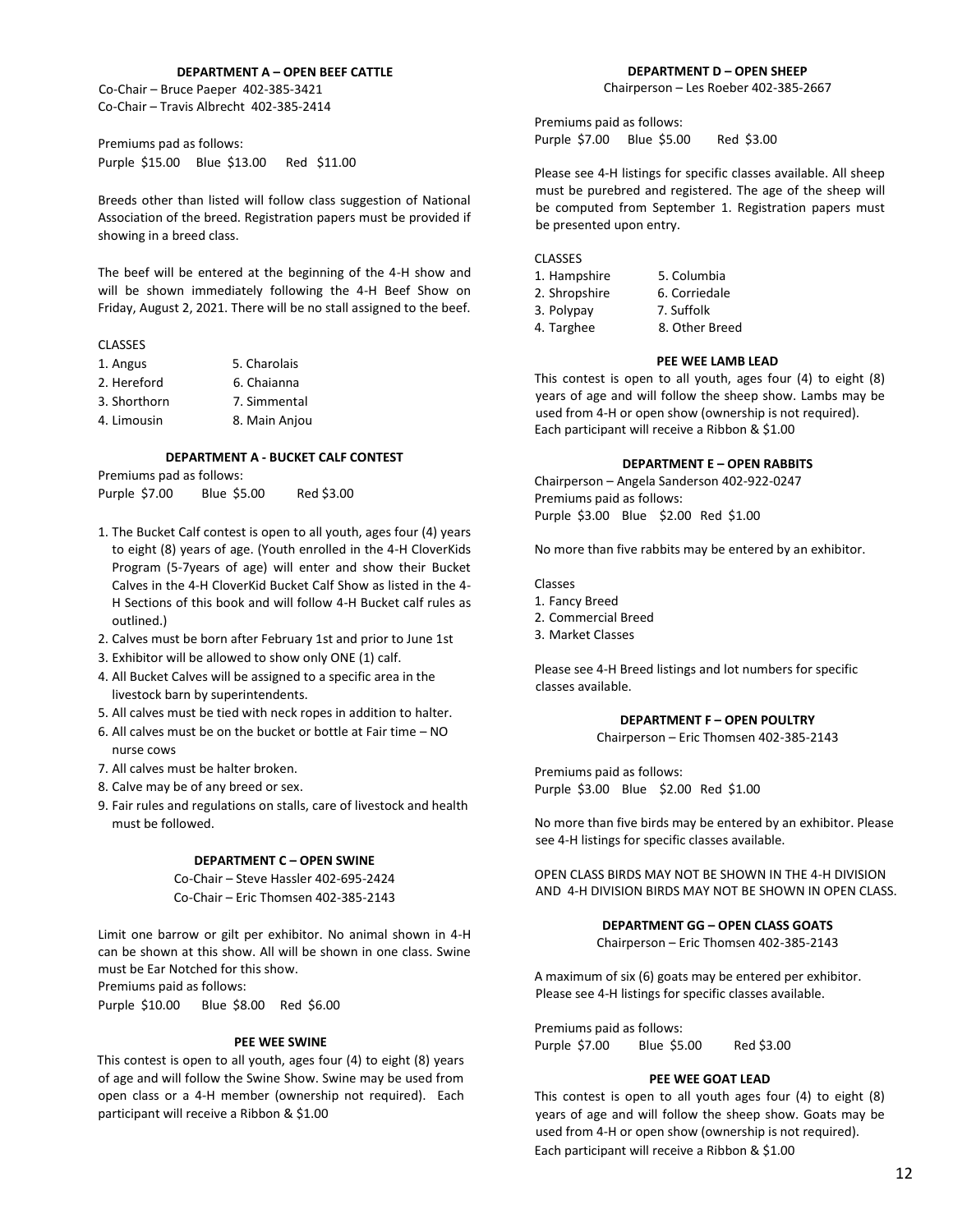#### **OPEN CLASS FARM PRODUCTS, FLOWERS, FOODS NEEDLEWORK AND ARTS, PICTURES & CRAFTS**

All entries will receive either a purple, blue, red or participation ribbon. Every purple ribbon entry will be eligible to compete for the class champion and all champions will be eligible to complete for overall department grand champion. Champion ribbons shall be awarded the same.

Premiums paid as follows: Purple: \$4.00 Blue: \$3.00 Red \$2:00

#### **DEPARTMENT G – FARM PRODUCTS**

Chairperson – Ray Schleusner 402-987-3780

Exhibits should be selected for uniform type, quality and maturity. No exhibitor shall be allowed more than three (3) entries per lot number. All exhibits must have been grown by exhibitor during 2021 except those seeds and plants maturing later than Fair Week may be exhibited from last year's crop. The exhibits must be properly named and in place by 1:00 PM on August 4, 2021.

#### **DEPARTMENT G – CLASS 1 - THRESHED GRAINS, GRASSES AND LEGUME SEEDS**  (4 Quarts)

LOT

- 1. Winter Wheat
- 2. Spring Wheat
- 3. Early Oats
- 4. Late Oats
- 5. Barley
- 6. Alfalfa
- 7. Sweet Clover
- 8. Red Clover
- 9. Switchgrass
- 10.Other Perennials
- 11. Soybeans

#### **DEPARTMENT G – CLASS 2 – CORN**

(GROWTH OF CURRENT YEAR)

An entry is to contain 10 ears

LOT

- 1. Early Yellow
- 2. Late Yellow
- 3. White
- 4. Flint or Squaw
- 5. Red Corn
- 6. Yellow Sweet Corn
- 7. White Sweet Corn
- 8. Yellow Pop Corn
- 9. White Pop Corn
- 10. Red Pop Corn

### **DEPARTMENT G – CLASS 3 – CORN**

An Entry is to contain 10 ears

LOT

- 1. Early Yellow
- 2. Late Yellow
- 3. White
- 4. Flint of Squaw
- 5. Red Corn
- 6. Yellow Sweet Corn
- 7. White Sweet Corn
- 8. Yellow Pop Corn
- 9. White Pop Corn
- 10. Red Pop Corn

#### **DEPARTMENT G – CLASS 4 – STALK DISPLAY**

Four stalks with foliage make up an entry. Ears of corn should be husked back for display. Cut stalks even with ground. LOT

- 1. Forage Sorghum
- 2. Grain Sorghum
- 3. Yellow Corn
- 4. White Corn
- 5. Tallest Corn Stalk (1 Only)
- 6. Yellow Sweet Corn
- 7. White Sweet Corn
- 8. Yellow Pop Corn
- 9. White Pop Corn
- 10. Tame Sun Flowers (1 Only)
	- a. Tallest Stalk
	- b. Biggest Head and no more than a 3" stalk
- 11. Wild Sun Flower
	- a. Tallest Stalk

#### **DEPARTMENT G – CLASS 6 – SHEAF DISPLAY**

Grain and forage sheaves must not be less than three inches at the center of the banded portion and forage stalks must retain their foliage. All entries should be cut flush with the ground.

- LOT
- 1. Wheat
- 2. Oats
- 3. Barley
- 4. Brome
- 5. Soybeans
- 6. Alfalfa
- 7. White Sweet Clover
- 8. Yellow Sweet Clover
- 9. Red Clover
- 10.Native Grasses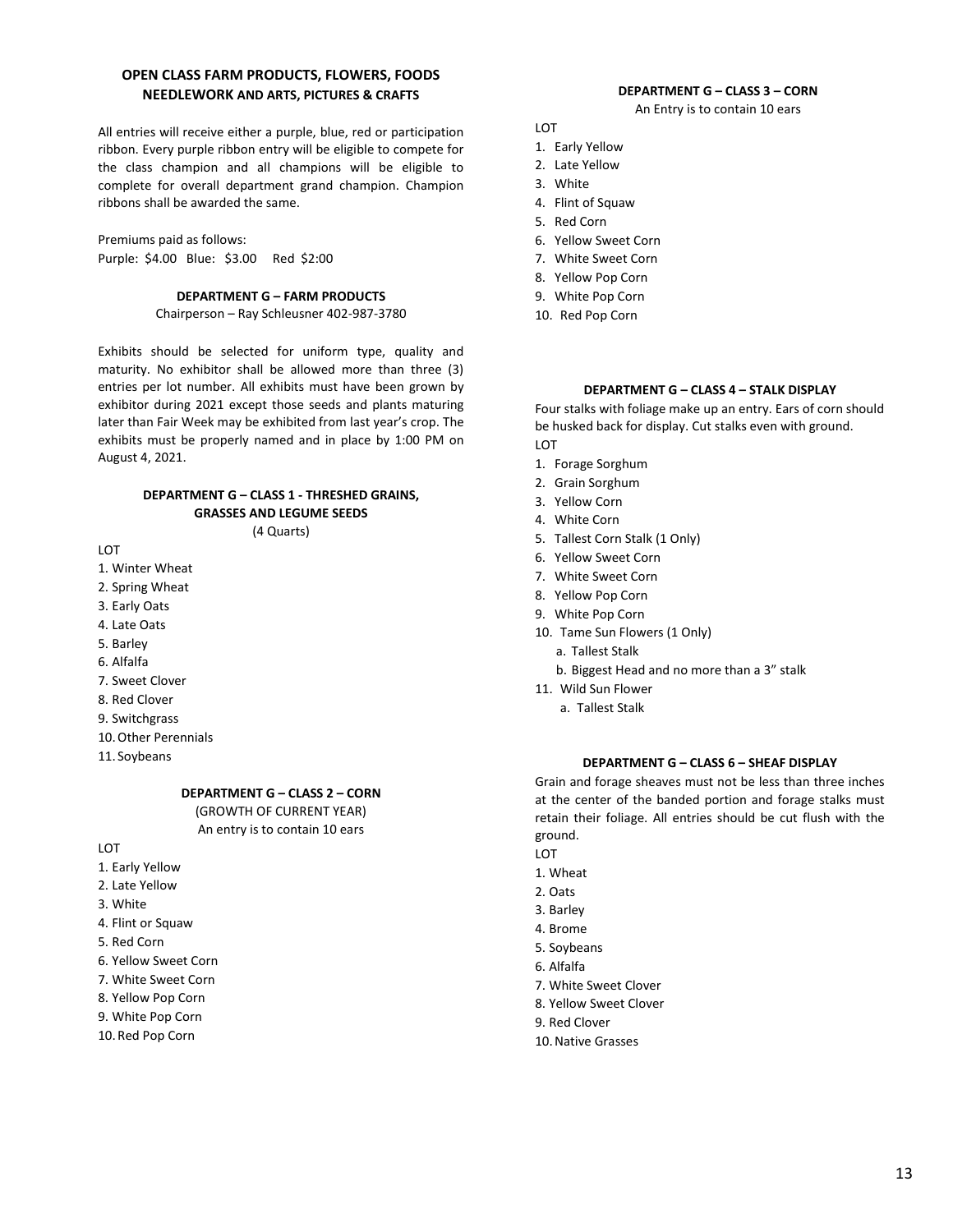#### **DEPARTMENT G – CLASS 7 – VINE CROPS**

A Three (3) inch stem should be left on all vine crops.

#### LOT

- 1. Hubbard (2)
- 2. Butternut (2)
- 3. Acorn (2)
- 4. Crookneck (2)
- 5. Straightneck (2)
- 6. Largest Winter Squash (1)
- 7. Largest Summer Squash other than zucchini (1)
- 8. Largest Zucchini (1)
- 9. Buttercup Squash (2)
- 10. Spaghetti Squash (2)
- 11. Zucchini Squash (2)
- 12. Watermelon (2)
- 13. Largest Watermelon (1)
- 14. Icebox Watermelon (2)
- 15. Muskmelon (2)
- 16. Cantaloupe (2)
- 17. Largest Cantaloupe (1)
- 18. Sugar/Pie Pumpkin (2)
- 19. Largest Pumpkin (1)
- 20. Cow Pumpkin (2)
- 21. Any Other Pumpkin (2)
- 22. Cucumber, Green (2)
- 23. Cucumber, Pickling (4)
- 24. Cucumber, Seed (2)
- 25. Largest Cucumber (1)
- 26. Burpless Cucumber (4)
- 27. Round Seed Cucumber (2)
- 28. Unusual Vine Crop (1)
- 29. Gourds (2)
- 30. Longest Cucumber (1)
- 31. Mini Pumpkins (2)
- 32. Other Summer Squash (2)

#### **DEPARTMENT G – CLASS 8 – VEGETABLES**

- \*Dirt should be brushed off not washed off.
- \*\*Leave at least one layer of dry skin on onions, trim roots to 1".
- \*\*\*Trim tops to 2 inches

LOT

- 1. Red Potatoes (3)\*
- 2. White Potatoes (3)\*
- 3. Russet Potatoes (3)\*
- 4. Sweet Potatoes (3)\*
- 5. Largest Potato (1)\*
- 6. White Onions (3)\*\*
- 7. Red Onions (3)\*\*
- 8. Largest Onion (1)\*\*
- 9. Yellow Onions (3)\*\*
- 10. Red Cabbage (1)
- 11. Green Cabbage (1)
- 12. Largest Cabbage (1)
- 13. Green Peppers (3)
- 14. Ripe Peppers (3)
- 15. Hot Peppers (3)
- 16. Sweet Mild Peppers (3)
- 17. Cauliflower (2)
- 18. Rutabagas (3)
- 19. Short Carrots (3)\*\*\*
- 20. Long Carrots (3)\*\*\*
- 21. Turnips (3)
- 22. Largest Turnip (1)
- 23. Parsnips (3)
- 24. Rhubarb (2& cut off leaves)
- 25. Egg Plant (2)
- 26. Green Beans, in pod (6)
- 27. Wax Beans, in pod (6)
- 28. Lima Beans, in pod (6)
- 29. Purple String Beans (6)
- 30. Red Tomatoes (3)
- 31. Yellow Tomatoes (3)
- 32. Yellow Pear Tomatoes (3)
- 33. Cherry Tomatoes (6)
- 34. Paste Tomatoes (3)
- 35. Largest Tomato (1)
- 36. Red Beets, top no more than 3" (3)
- 37. Kohlrabi (3)
- 38. Celery (2)
- 39. Swiss Chard (3)
- 40. Garlic (clove)
- 41. Okra (3)
- 42. Peanuts (1 pint)
- 43. Unusual Vegetable
- 44. Other Vegetable
- 45. Green Tomatoes (3)
- 46. Vegetable People

#### **DEPARTMENT G – CLASS 9 – FRUIT**

An Exhibit shall consist of (3) specimens, except Crab Apples and Strawberries (5), and Grapes (2 bunches).

14

- LOT
- 1. Wealthy
- 2. Jonathan
- 3. Red Delicious
- 4. Winesap
- 5. Black Twig
- 6. Ben Davis
- 7. Duchess
- 8. McIntosh

13. Whitney

15. Plums 16. Grapes 17. Strawberries 18. Pears

20. Walnuts 21. Unusual Fruits

- 9. Florence Crab
- 10. Kay Johndell
- 11. Yellow Transparent 12. Yellow Delicious

14. Northwestern Greening

19. Other Fruit Specimens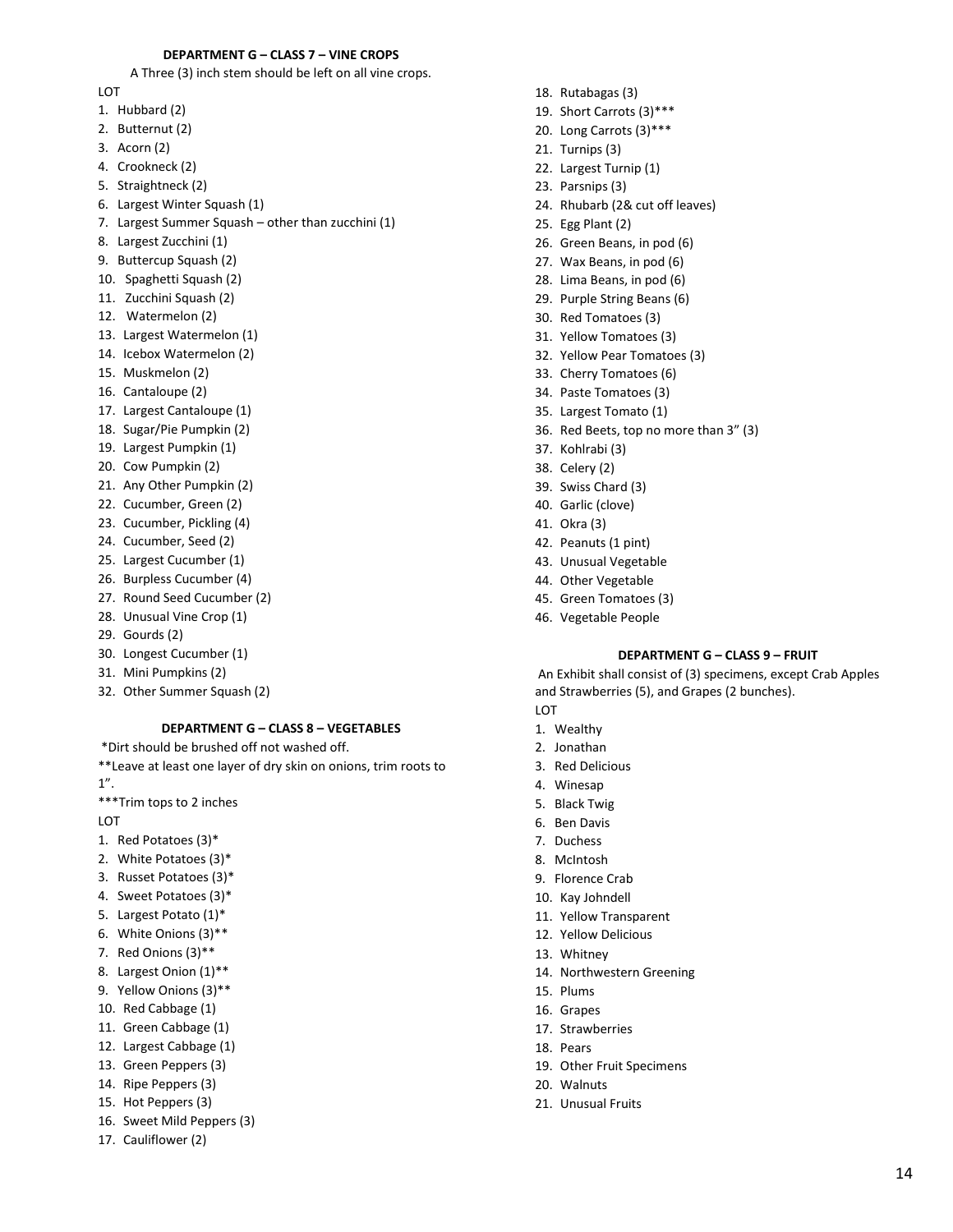#### **DEPARTMENT G – CLASS 10 – HERBS**

LOT May be Dried or Fresh

- 1. Basil (3)
- 2. Dill (Dry) 2-3 inch stems (3)
- 3. Garlic Bulbs (2)
- 4. Mint (3)
- 5. Oregano (3)
- 6. Parsley (3)
- 7. Sage (3)
- 8. Thyme (3)
- 9. Any other Herbs
	- **DEPARTMENT G – CLASS 11 – YOUTH DIVISION**
	- (14 years old and younger on entry day of fair)
- LOT
- 1. Potatoes, Red (3)
- 2. Potatoes, White (3)
- 3. Potatoes, Russet (3)
- 4. Onions, White (3)
- 5. Onions, Yellow (3)
- 6. Onions, Red (3)
- 7. Green Peppers (3)
- 8. Carrots (3)
- 9. Green Beans, in pod (6)
- 10. Red Tomatoes (3)
- 11. Yellow Tomatoes (3)
- 12. Cherry Tomatoes (3)
- 13. Squash (2)
- 14. Pumpkin (2)
- 15. Cucumber (2)
- 16. Cucumber, Pickling Variety (4)
- 17. Largest Pumpkin (1)
- 18. Largest Potato (1)
- 19. Unusual Vegetable
- 20. Decorated Vegetable
- 21. Squash, Largest (1)
- 22. Gourds (2)
- 23. Hot Peppers (3)
- 24. Green Peppers (3)

#### **DEPARTMENT H – FLOWERS**

Chairperson – Linda Castor 402-987-3056

#### FLOWER ENTRIES MUST BE MADE BETWEEN 9:00 AM AND 1:00 PM ON WEDNESDAY, August 4, 2021.

The exhibits in this department are open to AMATEURS ONLY. Plants and flowers must have been produced by exhibitors and if otherwise detected will be disqualified for entry. Only one exhibit may be entered per LOT letter. Specimens and arrangements MUST be prepared at home in their containers and ready for the entry table to eliminate confusion and save time.

#### **DEPARTMENT H – CLASS 1 – CUT FLOWERS**

Specimens must be in CLEAR glass containers, DISBUDDED and have some foliage, unless otherwise listed. LOT

### 1. Allium

- a. Large 1 bloom
	- b. Medium 1 bloom
- c. Small 3 blooms
- 2. Angels Trumpet with stem
	- a. White
	- b. Yellow
	- c. Pink
- 3. Asters
	- a. White Double, 3 blooms
	- b. Pink shades Double, 3 blooms
	- c. Purple or Lavender Double, 3 blooms
- 4. Bells of Ireland, 1 stem, foliage on
- 5. Begonia Waxed with stem 1" or larger
- 6. Begonia No –stip tuberous 1 bloom
- 7. Chrysanthemum
	- a. Cushion, 3 blooms
	- b. Cactus or quilled, 3 blooms
	- c. Daisy, 3 blooms
- 8. Celosia (Cockscomb)
	- a. Crested, 1 stalk
	- b. Plume, 1 stalk
- 9. Cosmos, 3 blooms
- 10. Coneflowers
	- a. Single
	- b. Double
- 11. Cleome (Spider Flower) 1 bloom
- 12. Dahlias, foliage unnecessary
	- a. Medium under 5", 3 blooms
	- b. Small under 3", 3 blooms
- 13. Daisy
	- a. Glorious, 3 blooms
	- b. Shasta, 3 blooms
	- c. African Variety
	- d. Gerbera
- 14. Daylily, 2 or more blooms per stem
- 15. Delphinium
	- a. Fushia 1 stem
	- b. Hydrangeas, no leaves required
	- 1. Blue
	- 2. Green
	- 3. Pink
	- 4. White
- 16. Iris, 1 stem
	- a. Lantana, 3 stem
	- b. Lily, 1 stem
	- 1. Yellow
	- 2. Rust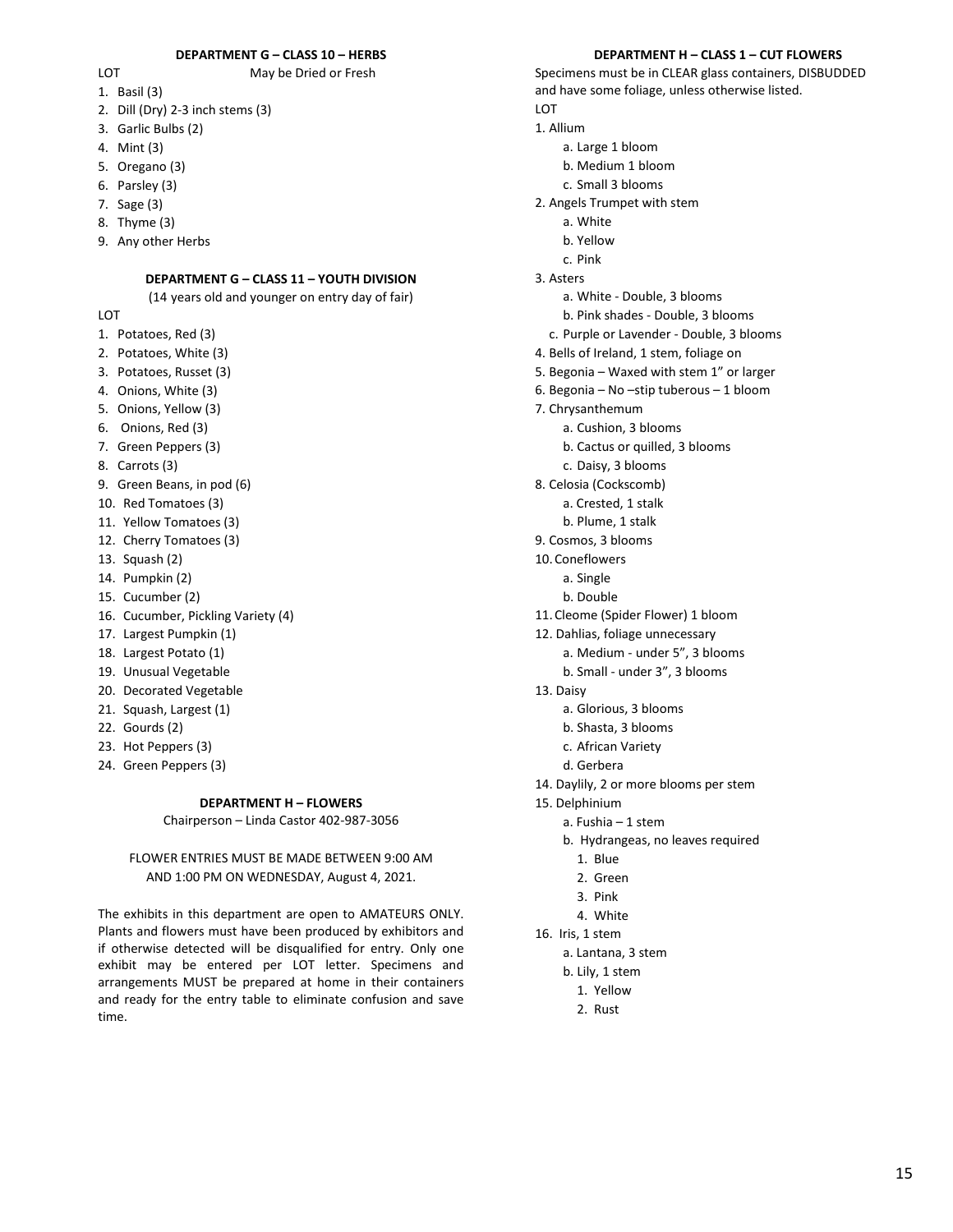- 17. Lobelia, 1 stem
- 18. Marigolds
	- a. Large, 3 blooms
	- b. Medium, 3 blooms
	- c. Gold small 3 blooms d. Yellow - small – 3 blooms
	- e. Orange small 3 blooms
	- f. Bi-color
	- g. White
- 19. Nasturtium, 3 blooms
- 20. Petunia
	- a. Double, 3 blooms
	- b. Single, 3 blooms
	- c. Mini Double, 3 stems
	- d. Mini Single, 3 stems
- 21. Phlox
- 22. Roses
	- a. Hybrid Tea, 1 spray
	- b. Floribunda, 1 spray
	- c. Mini, 1 spray
- 23. Salvia Annual 1 stem
- 24. Sunflowers
	- a. Large bloom, 6" or larger
	- b. Small bloom, under 6"
- 25. Verbena, 3 stem
- 26. Zinnias
	- a. Small, 3 blooms
	- b. Medium, 1 bloom
- 27. Misc.

#### **DEPARTMENT H – CLASS 2 – ARTISTIC ARRANGEMENTS**

All arrangements must include some live material, unless otherwise stated. All artistic entries must be the work of the exhibitor. No artificial flowers, foliage or unreal fruit is permitted, unless otherwise states. Accessories are allowed in arrangement. Any type container can be used. LOT

- 1. "Hats Off" a hat in the arrangement
- 2. Home Town  $4<sup>th</sup>$  of July (using red, white, blue)
- 3. In The Pink (uses shades of Pink & Red)
- 4. Garden Art (Your interpretation, accessories optional)
- 5. Bird Watchers (with Bird accessories optional)
- 6. Arrangement of Green Only (Flower and/or Foliage)
- 7. Recycle Flowers in a recycled container
- 8. Reflections form the Seashore using seashells
- 9. Lemonade All yellow arrangements
- 10. Old Fashioned Garden Mixed bouquet
- 11. Arrangement of Roses
- 12. Gifts of the Prairie
- 13. Arrangement of 6 or under Both in height and width
- 14. Class Reunion
- 15. Celebration
- 16. Pretty Please Use a cup and saucer in the arrangement
- 17. Misc.

#### **DEPARTMENT H – CLASS 3 – POTTED PLANTS**

If a plant has been transplanted this must have been done two (2) weeks prior to entry date. Container grown plants must have only one variety per container, unless otherwise stated, and must have been grown by exhibitor for at least two (2) months.

\*\*Exhibitor can request watering of potted plants. \*\*

Empty all extra water out of containers before entry time.

#### LOT

- 1. Live Fairy Bowls
	- a. Youth 8" bowl and under Minimum of 3 plants, plus accessories
	- b. Youth 10" bowl and over Minimum of 5 plants, plus accessories
- 2. Live Fairy Bowls
	- a. Adult 8" bowl and under Minimum of 3 plants, plus accessories
	- b. Adult 10" bowl and over Minimum of 5 plants, plus accessories
- 3. Artificial Fairy Bowls
	- a. Youth 8" bowl and under Minimum of 3 plants, plus accessories
	- b. Youth 10" bowl and over Minimum of 5 plants, plus accessories
- 4. Artificial Fairy Bowls
	- a. Adult 8" bowl and under Minimum of 3 plants, plus accessories
	- b. Adult 10" bowl and over Minimum of 5 plants, plus accessories
- 5. Misc. Potter Plants (pots or hanging)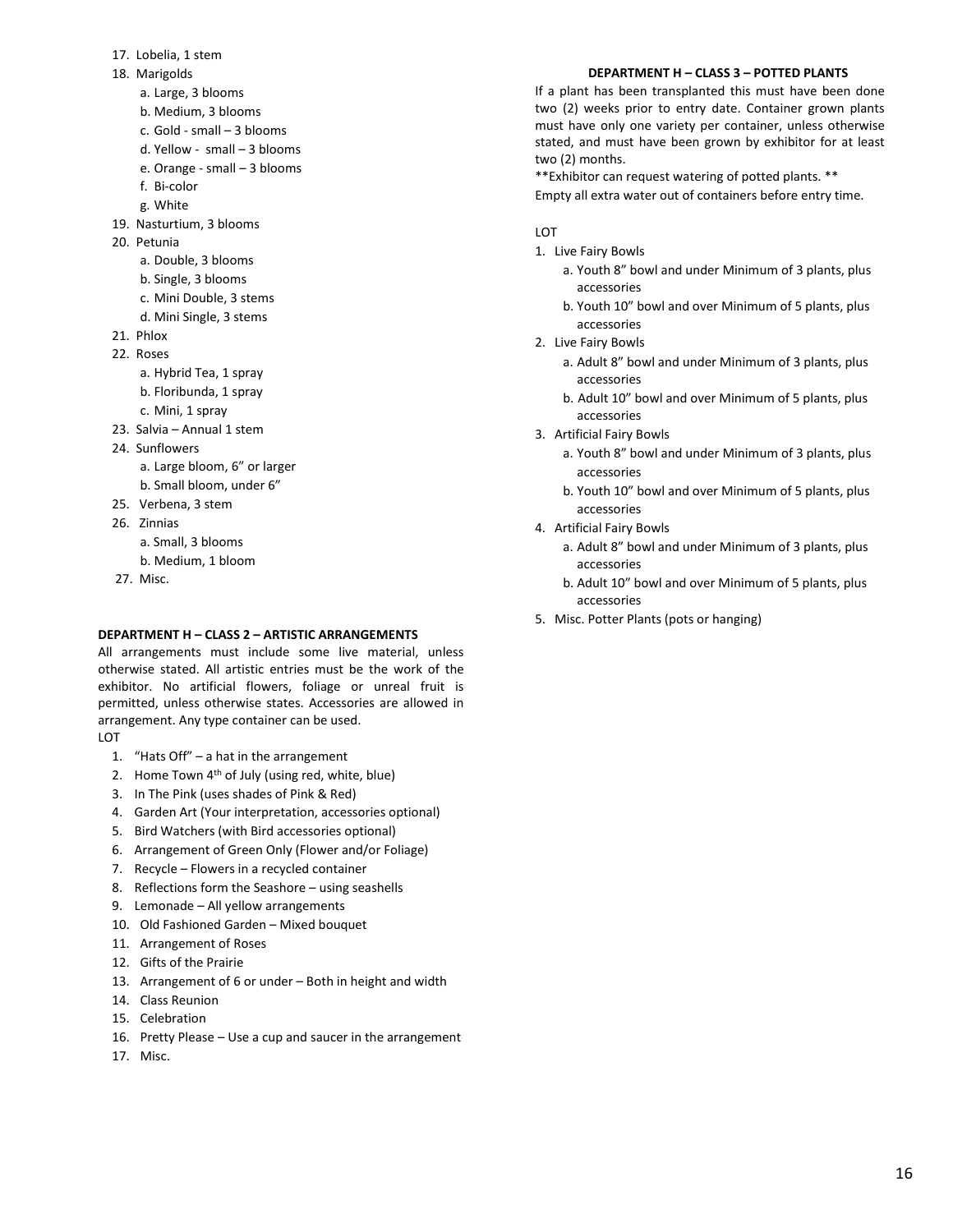#### **DEPARTMENT I – FOODS**

Chairperson – Janean Georgeson 402-698-2592 or 712-301-7666

#### **DEPARTMENT I – CLASS 1 BREAD**

Bread should be baked in pans about 4"x5"x10" in size (standard loaf pan). Enter on paper plate. At least ¾ of loaf MUST be entered/displayed on paper plate. One thick slice will be kept for exhibiting. Exhibitor may pick up the rest of the product between 6:00-8:00 PM on entry day.

- LOT
- 1. White Bread, any yeast
- 2. Whole Wheat Bread
- 3. Rye Bread
- 4. Dinner Rolls, ½ dozen
- 5. Sweet Rolls, ½ dozen
- 6. Pan Rolls, ½ dozen
- 7. Baking Powder Biscuits, ½ dozen
- 8. Coffee Cake, any yeast
- 9. Kolaches
- 10. Banana Bread
- 11. Bread machine
- 12. Zucchini Bread
- 13. Muffins (4 on a plate)

#### **DEPARTMENT I – CLASS 2 CAKE**

When exhibiting cakes do not frost (exception number 1). Do not wrap baked goods while hot. Label each type of cake. Bake angel food or sponge cakes in a tube pan. Enter one layer of a 9" pan. Enter all baked products on paper plates. Decorated cakes may use a paper form. One big piece will be kept for exhibiting. Exhibitor may pick up the rest of the product between 6:00-8:00 PM on entry day. (Exception number 1).

#### LOT

- 1. Birthday or Decorated Cake (may use form)
- 2. Angel Food Cake
- 3. Applesauce Cake
- 4. Chiffon Cake
- 5. Chocolate Angel Food cake
- 6. Chocolate Layer Cake
- 7. Spice Layer Cake
- 8. Sponge Cake
- 9. White Layer Cake
- 10. Yellow Layer Cake
- 11. Zucchini Cake

#### **DEPARTMENT 1 – CLASS 3 COOKIES**

Enter on paper plate, four (4) cookies

**LOT** 

- 1. Applesauce Cookies
- 2. Brownies, Plain
- 3. Brownies, Frosted
- 4. Chocolate Chip Cookies
- 5. Decorated Cookies
- 6. Ginger Cookies
- 7. Oatmeal Cookies
- 8. Peanut Butter Cookies
- 9. Plain Sugar Cookies
- 10. Spritz

#### **CANNED FOODS**

It is suggested that rings be left on the jars as they sometimes come loose and that clear jars be used. In the collection use standard or uniform size. Uniform or standard size jars should also be used in the jelly or jam classes. No canned food will be opened except when in case of doubt. Jellies may be opened and cut to show their consistency. Labels giving the name of the product should be placed on the jar. Salad dressing jars or similar type cannot be accepted.

#### **DEPARTMENT I – CLASS 4 CANNED FRUIT**

Entries must be pint or quart

LOT

- 1. Apples, sliced
- 2. Apples, halved
- 3. Apricots, whole
- 4. Apricots, halved
- 5. Bing, Cherries
- 6. Peaches, halved
- 7. Pears, halved
- 8. Raspberries
- 9. Red Cherries, pitted
- 10. Plums, blue
- 11. Plums, red
- 12. Plums, yellow
- 13. Best collection of six pints of fruit
- 14. Miscellaneous

#### **DEPARTMENT I – CLASS 5 JAMS**

Entries must be in standard size containers. Fruit should be crushed.

#### LOT

- 1. Apricot Jam
- 2. Blackberry Jam
- 3. Cherry Jam
- 4. Grape Jam
- 5. Peach Jam
- 6. Raspberry Jam
- 7. Strawberry Jam
- 8. Miscellaneous
- 9. Best collection of six pints of jams

#### **DEPARTMENT I – CLASS 6 JELLIES**

Jellies must be in standard size canning jars about 4 inches high and tightly covered. Use no flat, low glasses.

#### LOT

- 1. Apple Jelly
- 2. Cherry Jelly
- 3. Chokecherry Jelly
- 4. Crabapple Jelly
- 5. Currant Jelly
- 6. Elderberry Jelly
- 7. Plum Jelly
- 8. Tame Grape Jelly
- 9. Wild Grape Jelly
- 10. Miscellaneous
- 11. Best collection of six jellies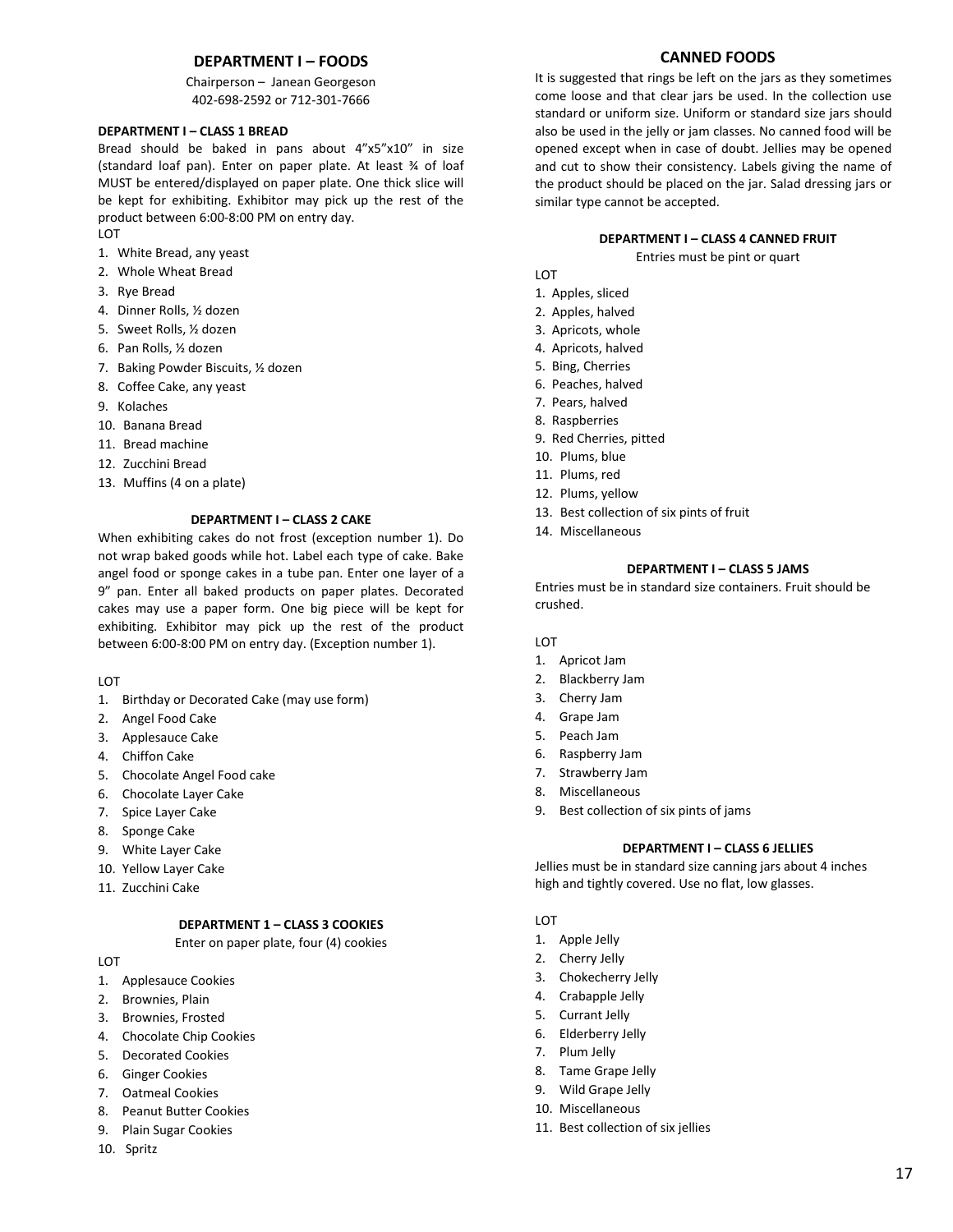#### **DEPARTMENT I – CLASS 7 PRESERVES** (1 Pint)

Entries must be in standard size containers. Fruit should be whole or uniform pieces.

#### LOT

- 1. Apricot Preserves
- 2. Blackberry Preserves
- 3. Cherry Preserves
- 4. Ground Cherry Preserves
- 5. Plum Preserves
- 6. Peach Preserves
- 7. Raspberry Preserves
- 8. Strawberry Preserves
- 9. Tomato Preserves
- 10. Best collection of six preserves

#### **DEPARTMENT I – CLASS 8 BUTTERS** (1 Pint)

Entries must be in standard size containers.

#### LOT

- 1. Apple Butter
- 2. Apricot Butter
- 3. Peach Butter
- 4. Pear Butter
- 5. Plum Butter
- 6. Best collection of six butters

#### **DEPARTMENT I – CLASS 9 CANNED VEGETABLES**

(1 Pint) Entries must be in standard size containers.

#### LOT

- 1. Asparagus
- 2. Carrots
- 3. Corn
- 4. Peas
- 5. Green Beans, whole
- 6. Green Beans, cut
- 7. Cubed Beets
- 8. Spinach
- 9. Tomatoes Cold Pack
- 10. Tomatoes Boiled
- 11. Pumpkin
- 12. Sauerkraut
- 13. Best collection of six vegetables
- 14. Salsa

#### **DEPARTMENT I – CLASS 10 CANNED MEAT** (1 Pint)

Entries must be in standard size pint containers LOT

- 1. Beef
- 2. Chicken
- 3. Pork

#### **DEPARTMENT I – CLASS 11 PICKLES AND RELISHES**

(1 Pint unless stated otherwise)

 Entries must be in standard size containers. No exhibitor may be allowed more than one entry per lot number. Any item previously entered in Department J and receiving a premium is not allowed to compete again. LOT

- 1. Bread & Butter Pickles
- 2. Beet Pickles
- 3. Chili Sauce
- 4. Crabapple Pickles
- 5. Dill Pickles (1 quart)
- 6. Lime Pickles
- 7. Peach Pickles
- 8. Pickle Relish
- 9. Sliced Sweet Pickles
- 10. Small Sweet Pickles
- 11. Watermelon Pickles
- 12. Watermelon Pickles, with coloring
- 13. Zucchini pickles
- 14. Miscellaneous
- 15. Best collection of pickles (6 jars)

#### **DEPARTMENT I – CLASS 12 CANDY**

(6 pieces) Entries should be on a paper plate.

LOT

- 1. Caramels
- 2. Fudge
- 3. Chocolate Creams (made with fondant and covered with
- chocolate)
- 4. Divinity
- 5. Peanut Butter
- 6. Penuche

#### **DEPARTMENT I- CLASS 13 DRIED FOODS**

Entries should be displayed in canning jars.

- LOT
- 1. Dried Fruit (6-10 pieces of fruit)
- 2. Dried Fruit Leather (3 inch to 4 inch sample)
- 3. Dried Vegetable (1/4 cup)
- 4. Dried Herbs (1/4 cup)

#### **DEPARTMENT I- CLASS 14 YOUTH DIVISION FOODS**

(14 years old and younger on entry day of the fair) Enter on a paper plate.

#### LOT

- 1. Plain Yeast Bread (loaf)
- 2. Brownies, Plain 4
- 3. Brownies, Frosted 4
- 4. Chocolate Cake
- 5. White Cake
- 6. Chocolate Chip Cookies 4
- 7. Coffee Cake
- 8. Decorated Cake
- 9. Peanut Butter Cookies 4
- 10. Plain Sugar Cookies 4
- 11. Oatmeal Cookies 4
- 12. Snicker Doodles 4
- 13. Angel Food Cake
- 14. Zucchini Cake
- 15. Other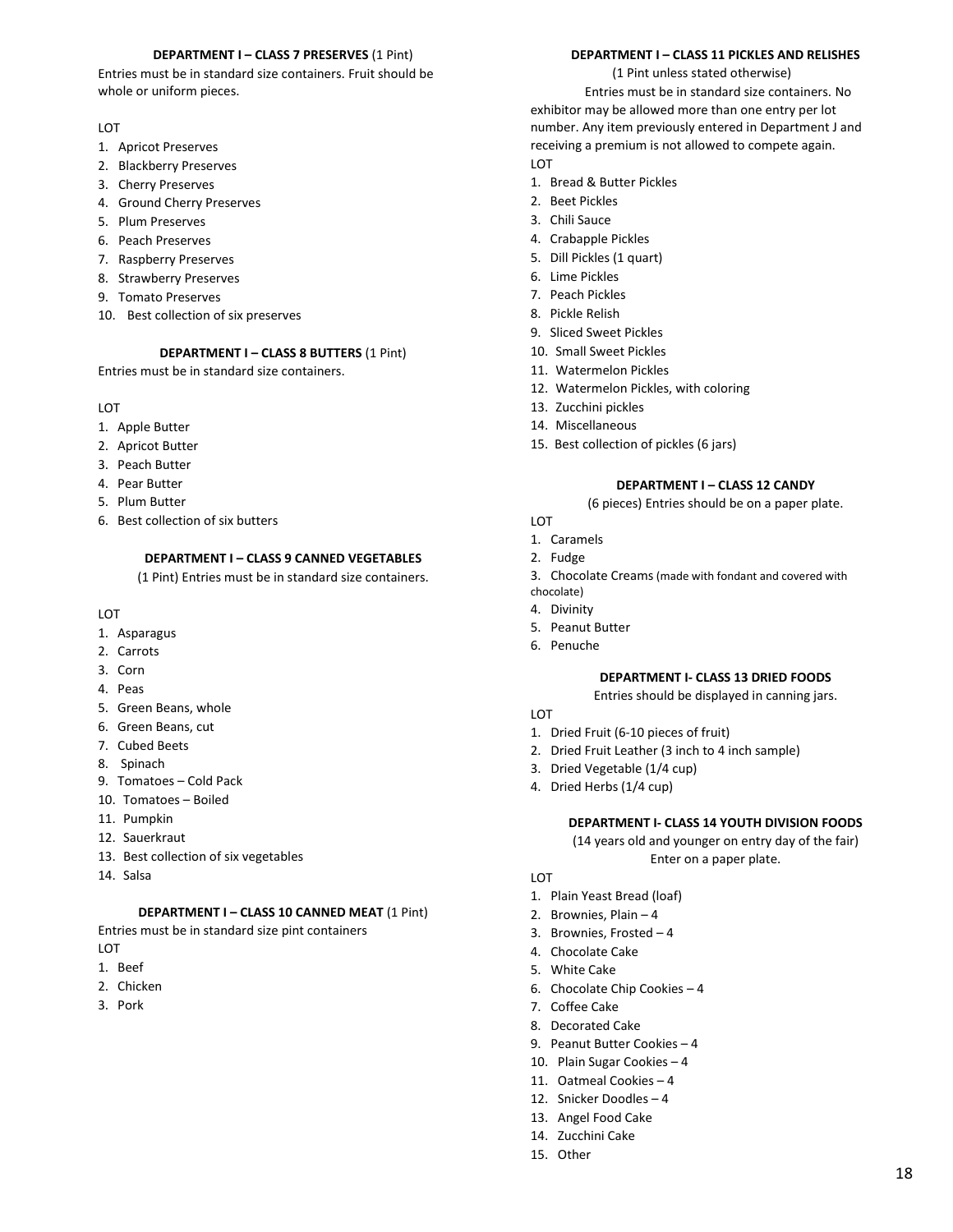#### **DEPARTMENT J -QUILTING, NEEDLEWORK & CLOTHING**

Chairperson – Mary Paeper 402-922-1299

No exhibitor may be allowed more than one entry per lot number. Any item previously entered in Department J and receiving a premium is not allowed to compete again. Framed Needlework should be ready to hang. All items should be clean. The guidelines for judging the department are as follows:

- 1. Suitability to purpose........................... 10 points
- 2. Construction (workmanship) ............... 45 points
- 3. Combination of materials .................... 25 points
- 4. General appearance............................. 20 points

Total Points = 100

#### **DEPARTMENT J – CLASS 1 EMBROIDERY**

#### LOT

- 1. Dresser Scarf or Vanity Scarf
- 2. Luncheon Cloth or Tablecloth
- 3. Pillow Case (only one)
- 4. Towel
- 5. Framed Needlework (8"x10" or smaller)
- 6. Framed Needlework (larger than 8"x10")
- 7. Set or Group of Pictures (framed)
- 8. Clothing
- 9. Counted Cross Stitch
- 10. Crewel
- 11. Liquid Embroidery
- 12. Holiday Item
- 13. Other
- 14. Item made by Senior Citizen (65 & older)
- 15. Ribbon Embroidery
- 16. Counted Canvas
- 17. Home Decorating Item
- 18. Wearable Art
- 19. Set of Dish Towels (2 or more)
- 20. Miscellaneous

#### **DEPARATMENT J – CLASS 2 QUILTS**

Suggested entry hints: threads should be clipped, quilt markings should be removed, and batting should be to quilt edge.

LOT

#### *Technique*

- 1. Embroidered Hand
- 2. Embroidered Machine
- 3. Appliquéd Hand
- 4. Appliquéd Machine
- 5. Pieced Hand
- 6. Pieced Machine
- 7. Original Design By entrant

#### *Finishing*

- 8. Tied
- 9. Hand Quilted
- 10. Machine quilted "must be done by entrant"  *Size*
- 11. Miniature Quilt (less than 20 inches)
- 12. Wall Hanging
- 13. Tablecloth or Runner
- 14. Baby Quilt
- 15. Lap Cover
- 16. Bed Size or larger
- 17. Wearable Art Quilt
- 18. Group Quilt
- 19. T-Shirt Quilt
- 20. Americana
- 21. Quilt for the Cure
- 22. Memory (Picture) Quilt
- 23. Holiday Item
- 24. Item Made by Senior Citizen (65 & older)
- 25. Item for display, not judged
- 26. Fleece Blanket
- 27. Other Item

#### **DEPARTMENT J – CLASS 3 CROCHETING**

- LOT
- 1. Tablecloth
- 2. Bedspread
- 3. Afghan (3 colors or less)
- 4. Afghan (4 colors or more)
- 5. Pot Holders (Practical)
- 6. Pot Holders (ornament)
- 7. Doily (14" and under)
- 8. Doily (0ver 14")
- 9. Handkerchief
- 10. Fashion Accessory
- 11. Doll Clothes
- 12. Slippers
- 13. Novelty Item
- 14. Fillet Crochet
- 15. Baby Afghan
- 16. Item made by Senior Citizen (65 & older)
- 17. Miscellaneous

#### **DEPARTMENT J – CLASS 3 CROCHETING**

**DEPARTMENT J – CLASS 4 MACHINE SEWING**

19

- LOT
- 1. Tablecloth
- 2. Bedspread
- 3. Afghan (3 colors or less)
- 4. Afghan (4 colors or more)
- 5. Pot Holders (Practical)
- 6. Pot Holders (ornament)
- 7. Doily (14" and under)
- 8. Doily (0ver 14")
- 9. Handkerchief
- 10. Fashion Accessory
- 11. Doll Clothes
- 12. Slippers

LOT

- 13. Novelty Item
- 14. Fillet Crochet
- 15. Baby Afghan
- 16. Item made by Senior Citizen (65 & older)

11. Child's Play Clothes (1 or 2 pieces)

12. Fashion Accessories

17. Miscellaneous

1. Table Linens 2. Pot Holders 3. Skirts 4. Shirt or Blouse 5. Doll Clothes 6. Slacks 7. Dress 8. Novelty Items 9. Child's Dress 10. Child's Sleepwear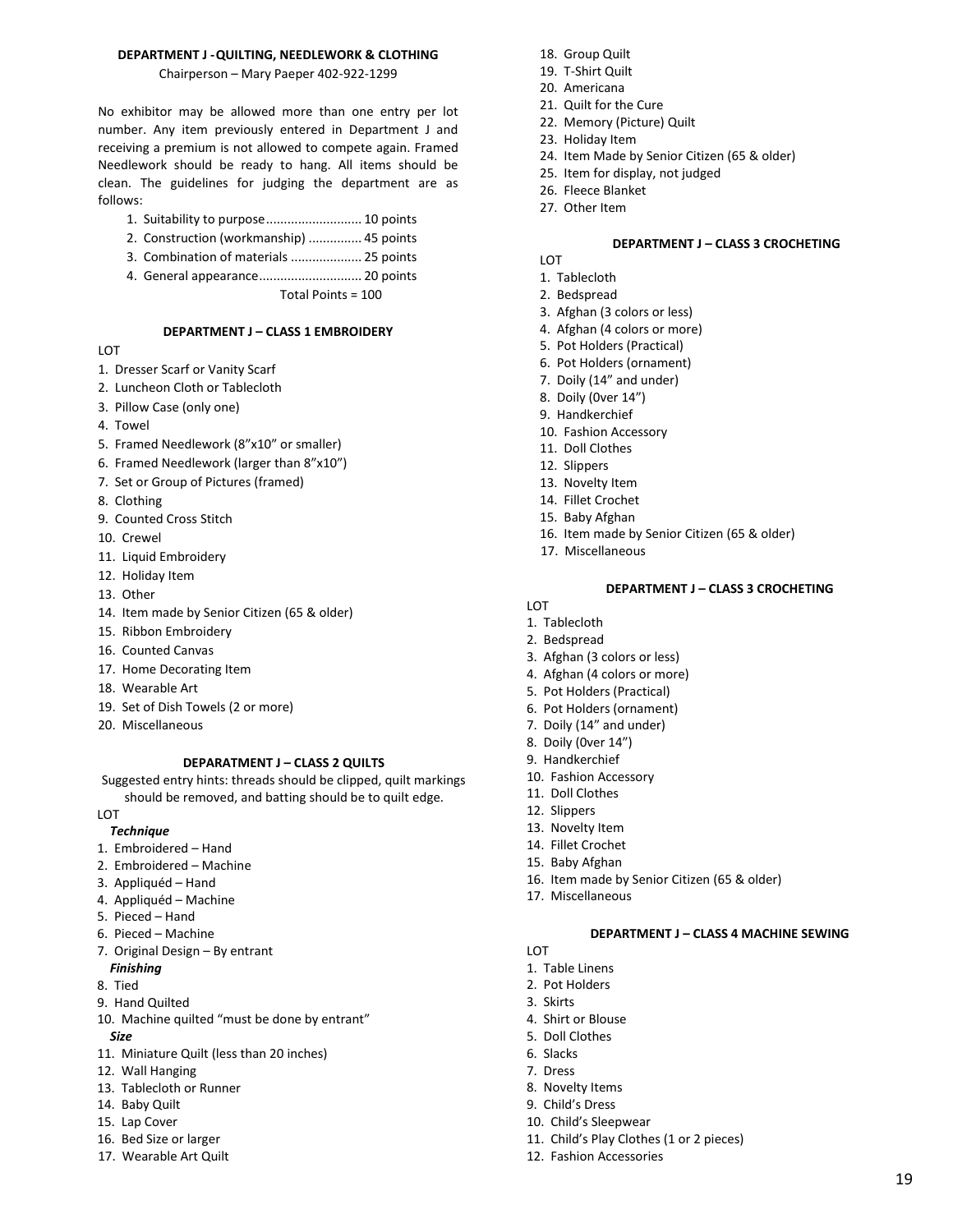- 13. Sportswear
- 14. Holiday Item
- 15. Other Machine Sewing
- 16. Item Machine Sewn by Senior Citizen (65 & older)
- 17. Home Decorating Item
- 18. Wearable Art
- 19. Miscellaneous

#### **DEPARTMENT J – CLASS 5 KNITTING**

LOT

- 1. Afghan (3 colors or less)
- 2. Afghan (4 or more colors)
- 3. Tablecloth
- 4. Bedspread
- 5. Shell or Vest
- 6. Infant Apparel or Child's Clothes
- 7. Sweater
- 8. Slippers of Socks
- 9. Fashion Accessory
- 10. Doll Clothes
- 11. Doily
- 12. Novelty Item
- 13. Machine Knitting
- 14. Baby Afghan
- 15. Item made by Senior Citizen (65 & Older)
- 16. Miscellaneous

#### **DEPARTMENT J – CLASS 6 RUGS AND PILLOWS**

- LOT
- 1. Rug
- 2. Pillow (fancy)
- 3. Pillow (durable)

#### **DEPARTMENT J – CLASS 7 CLOTHING ARTICLES**

- LOT
- 1. Decorated T-Shirt/Sweatshirt
- 2. Tye-dyed Fabric
- 3. Other Decorated Fashion
- 4. Up-cycled clothing article

#### **DEPARTMENT J – CLASS 8 YOUTH DIVISION**

(14 years old and younger on entry day of the fair)

LOT

- 1. Sewing
- 2. Knitting
- 3. Crocheting
- 4. Embroidery
- 5. Weaving
- 6. Latch Hook (pillows, rugs & wall hangings)
- 7. Quilting
- 8. Framed Needlework
- 9. Needlepoint
- 10. Home Decorating Item
- 11. Wearable Art
- 12. Up-Cycled Article
- 13. Stuffed Item
- 14. Tye-dyed Fabric
- 15. Decorated T-Shirt/Sweatshirt
- 16. Other Decorated Fashion
- 17. Miscellaneous

#### **BEST IN NEEDLEWORK – NEBRASKA STATE FAIR**

One entry from each country in the Needlework department, judged best in the county may be entered in the "Best in County" contest at the Nebraska State Fair. Rules can be found on the Nebraska State Fair Web Site.

[www.statefair.org/fair/competitions/documents.pdf](http://www.statefair.org/fair/competitions/documents.pdf)

#### **DEPARTMENT K – ARTS & CRAFTS**

Chairperson – Phyllis Birkley 402-632-4410 All pictures MUST BE framed and/or mounted and have some type of hanger.

#### **DEPARTMENT K – CLASS 1 CERAMICS**

- LOT
- 1. Pottery
- 2. Hand-formed
- 3. Porcelain Dolls
- 4. Dry Brushed
- 5. Glazed
- 6. Plaster Craft
- 7. Christmas
- 8. Other Holiday
- 9. China
- 10. Miscellaneous

#### **DEPARTMENT K – CLASS 2 PAINTING**

LOT

- 1. Oil Landscape/Nature
- 2. Oil Portrait/Still Life
- 3. Water Color Landscape/Nature
- 4. Water Color Portrait/Still Life
- 5. Pastel Landscape/Nature
- 6. Pastel Portrait/Still Life
- 7. Acrylic Landscape/Nature
- 8. Acrylic Portrait/Still Life
- 9. Pencil Drawings
- 10. Pen & Ink
- 11. Charcoal & Pencil
- 12. Tole Painting
- 13. Digital Photo
- 14. Stamping
- 15. Scrapbook
- 16. Miscellaneous

#### **DEPARTMENT K – CLASS 3 ARTS & CRAFTS**

LOT

- 1. Beadwork 2. Christmas Decoration (Tree Ornament(s)
- 3. Christmas Decoration Wall or Door
- 4. Christmas Decoration Table

11. Memory – Scrapbooking

15. Up-Cycled or Recycled Article

- 
- 5. Holiday Decoration Miscellaneous

8. Flower Arrangement using purchased flowers 9. Flowers – Handmade (using silk, fabric or crochet)

6. Dolls – Homemade (cornhusk, apple-head, corncob, Drip & Drape) NO PORCELAIN DOLLS

20

7. Felt Articles

10. Jewelry

12. Metal Crafts 13. Nature 14. Plastic Canvas

16. Stuffed Item 17. Wall Hanging 18. Wood burning 19. Woodworking 20. Wood – Hand carving 21. Miscellaneous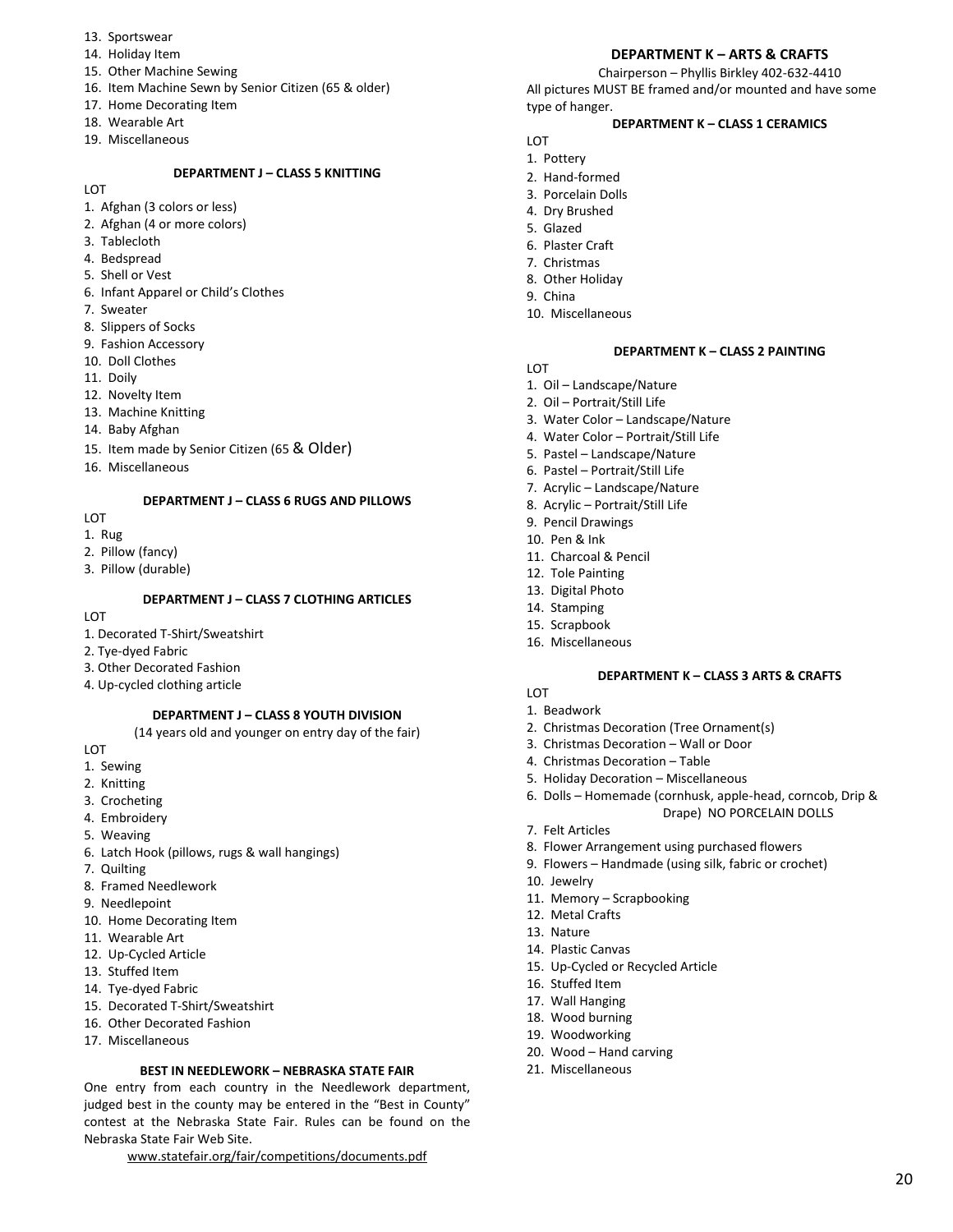#### **DEPARTMENT K – CLASS 4 ARTICLES MADE BY YOUTH**

(14 years old and younger on entry day of the fair)

- LOT
- 1. Beading (loom, hoop, gourd)
- 2. Carving
- 3. Ceramics (hand formed)
- 4. Ceramics (mold formed)
- 5. Dough Art
- 6. Felt
- 7. Jewelry
- 8. Leather Craft
- 9. Stamping
- 10. Magnets
- 11. Metal Craft
- 12. Nature
- 13. Nature & Seed Pictures
- 14. Painting & Drawing
- 15. Paper Mache
- 16. Photography
- 17. Plastic (SMALL PIECES MUST BE SECURELY ATTACHED TO CARDBOARD, WOOD, ETC. THEY WILL NOT BE ACCEPTED IF THEY DO NOT HAVE AN ATTACHED BASE.)
- 18. Plastic Canvas
- 19. Recycled Article
- 20. Scrapbook
- 21. String Art
- 22. Wall Hanging
- 23. Wood burning
- 24. Watercolor Painting
- 25. Chalk Drawing
- 26. Christmas Items
- 27. Other Holiday Item
- 28. Project of the Year Decorate Your Shoe
- 29. Lego\*\*\*\*
- 30. Sand Art
- 31. Mosaics
- 32. Sun-catchers
- 33. Foam Craft
- 34. Miscellaneous
- \*\*\*\*Lego's must be mounted or placed in a shadow box.

#### **DEPARTMENT K – CLASS 5 ANTIQUES**

LOT

- 1. Linen
- 2. Silver
- 3. China
- 4. Quilt
- 5. Crystal 6. Lace
- 7. Glass
- 8. Tools
- 9. Miscellaneous

#### **DEPARTMENT K – CLASS 6 MODELS**

LOT

- 1. Cars
- 2. Trucks
- 3. Pickups
- 4. Boats
- 5. Airplanes and Helicopters
- 6. Rockets 15" and smaller
- 7. Rockets larger than 15 inches
- 8. Miscellaneous

#### **DEPARTMENT L – PHOTOGRAPHY**

Chairperson – Dolie Thompson 712-898-9788

No glass or picture frames. Photos should be mounted on foam core or mat board, or matted with a window mat. Canvas and metal prints will be accepted, but the Photo Department is not responsible for accidents, loss or damage to any of the photos. Exhibitor may enter up to 3 entries per class, 5X7 inches or larger.

#### **DEPARTMENT L – CLASS 1 BLACK/WHITE & SEPIA PRINTS**

- LOT
- 1. People/Portraits
- 2. Animals/Insects
- 3. Scenery/Landscape
- 4. Flowers/Foliage 5. Objects/Still Life
- 6. Action/Motion
- 7. Farm Life
- 
- 8. Family Life
- 9. Collages
- 10. Special Effects
- 11. Other than listed

#### **DEPARTMENT L – CLASS 2 COLOR PRINTS**

LOT

- 1. People/Portraits
- 2. Animals/Insects
- 3. Scenery/Landscape
- 4. Flowers/Foliage
- 5. Objects/Still Life
- 6. Action/Motion
- 7. Farm Life
- 8. Family Life
- 9. Collages
- 10. Special Effects
- 11. Other than listed

#### **DEPARTMENT L – CLASS 3 DIGITAL PICTURES AGE 14 & UNDER**

**PROFESSIONAL PHOTOGRAPHY \*\*This class is for those who teach or make money from the art of photography\*\* May be Black & White or Color**

21

LOT

- 1. People/Portraits
- 2. Animals/Insects
- 3. Scenery/Landscape
- 4. Flowers/Foliage
- 5. Objects/Still Life
- 6. Action/Motion
- 7. Farm Life
- 8. Family Life
- 9. Collages

LOT

- 10. Special Effects
- 11. Other than listed

1. People/Portraits 2. Animals/Insects 3. Scenery/Landscape 4. Flowers/Foliage 5. Objects/Still Life 6. Action/Motion 7. Farm Life 8. Family Life 9. Collages 10. Special Effects 11. Other than listed